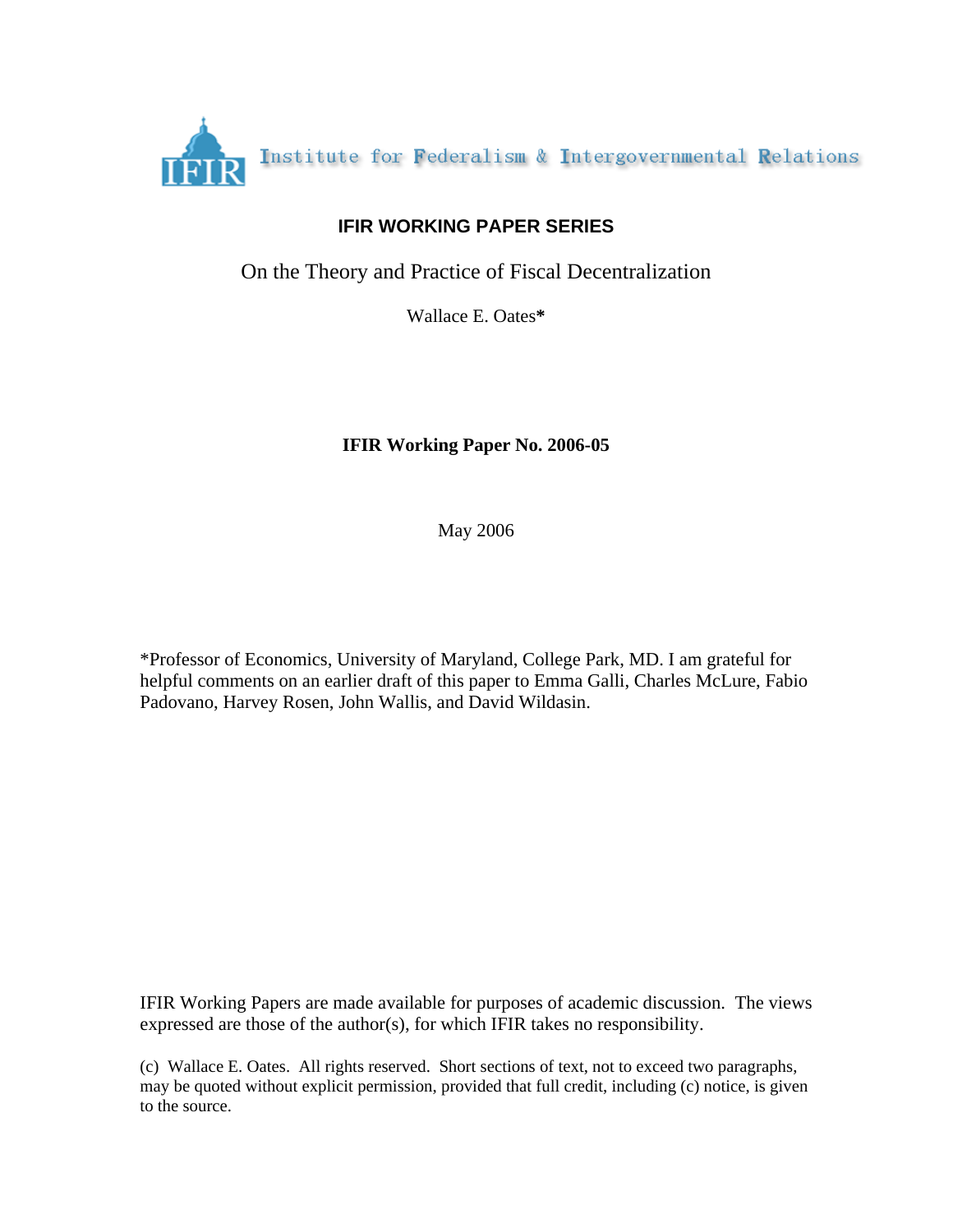On the Theory and Practice of Fiscal Decentralization

# **Abstract**

Wallace E. Oates\* Department of Economics University of Maryland 3105 Tydings Hall College Park, MD 20742 oates@econ.umd.edu

\*Corresponding author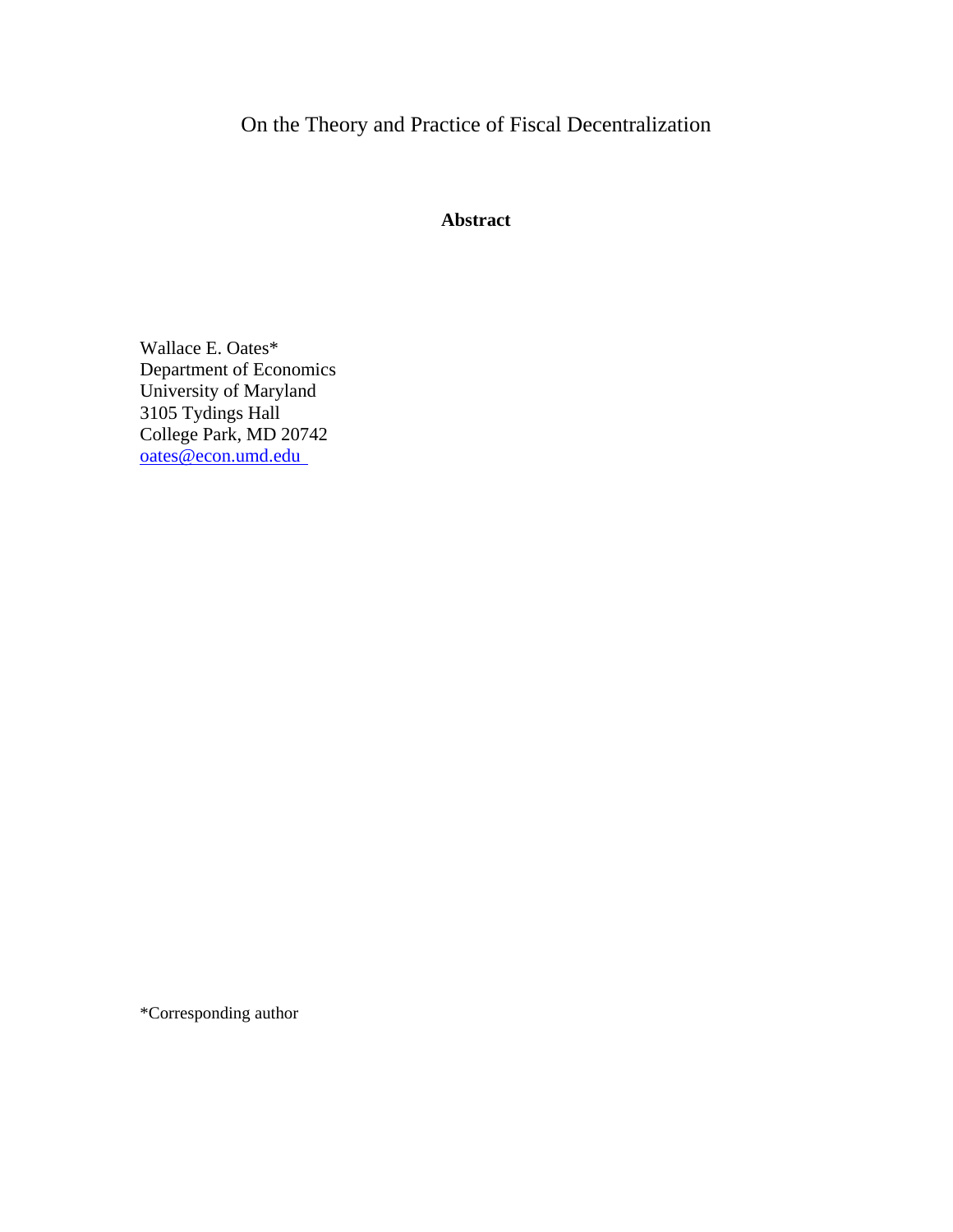#### Revised Draft

#### On the Theory and Practice of Fiscal Decentralization

#### Wallace E. Oates

 The traditional theory of public finance has made a strong case for a major role for fiscal decentralization. This case is based on an improved allocation of resources in the public sector. And it has four basic elements. First, regional or local governments are in a position to adapt outputs of public services to the preferences and particular circumstances of their constituencies, as compared to a central solution which presumes that one size fits all. Second, in a setting of mobile households, individuals can seek out jurisdictions that provide outputs well suited to their tastes, thereby increasing the potential gains from the decentralized provision of public services (Tiebout 1956). Third, in contrast to the monopolist position of the central government, decentralized levels of government face competition from their neighbors; such competition constrains budgetary growth and provides pressures for the efficient provision of public services. And fourth, decentralization may encourage experimentation and innovation as individual jurisdictions are free to adopt new approaches to public policy; in this way, decentralization can provide a valuable "laboratory" for fiscal experiments.

 However, this basic economic rationale for decentralization of the public sector is not quite so simple and compelling as it appears. Some of the more recent literature provides, first, a thoughtful and provocative critique of the traditional view of fiscal decentralization, and, second, some new approaches that reveal its dark side, especially in practice. There is emerging, in short, a broader perspective on fiscal decentralization that raises some serious questions about its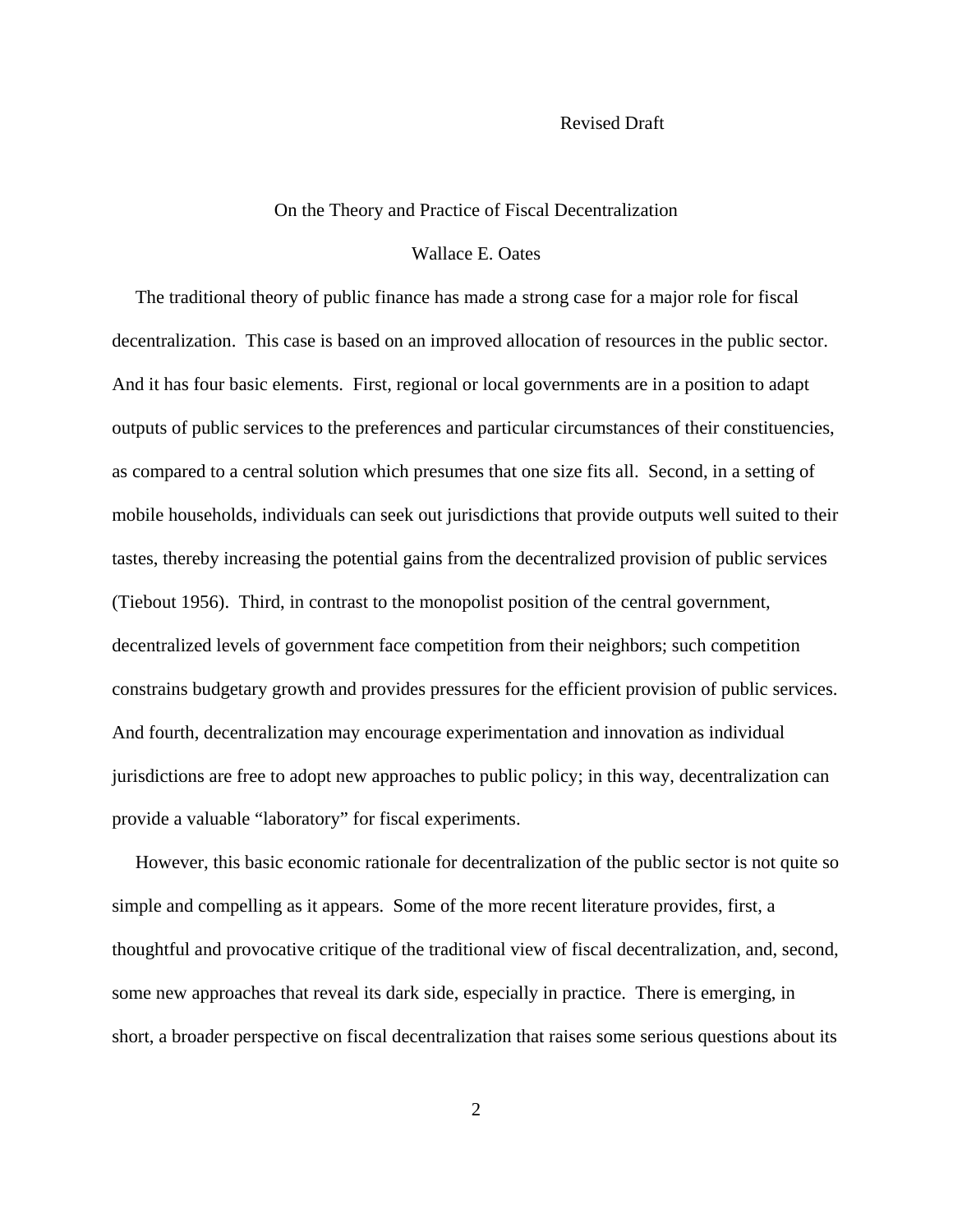capacity to provide an unambiguously positive contribution to an improved performance of the public sector.

 My purpose in this paper is twofold. First, I want to review the basic theory of fiscal decentralization. There are some loose ends to the traditional argument that open up some intriguing issues. Second, I want to turn to some of new literature on fiscal discipline in multilevel government. This literature has focused attention on some basic and destructive forces that can undermine the economic performance of a relatively decentralized public sector. I find it helpful to begin by revisiting a Decentralization Theorem that I formulated long ago. As a point of departure, I want to explain briefly why I introduced the proposition and the rationale for its particular form and proof.

### **1. On the Decentralization Theorem and Its Motivation**

 In my book (1972), I proposed a straightforward decentralization theorem that formalizes the basic efficiency argument for the decentralized provision of certain kinds of public goods. The theorem lays out a set of sufficient conditions for the decentralized provision of these goods to be Pareto-superior to a centralized determination of public outputs. It goes as follows:

 *The Decentralization Theorem*: For a public good–the consumption of which is defined over geographical subsets of the total population, and for which the costs of providing each level of output of the good in each jurisdiction are the same for the central or for the respective local government–it will always be more efficient (or at at least as efficient) for local governments to provide the Pareto-efficient levels of output for their respective jurisdictions than for the central government to provide *any*

3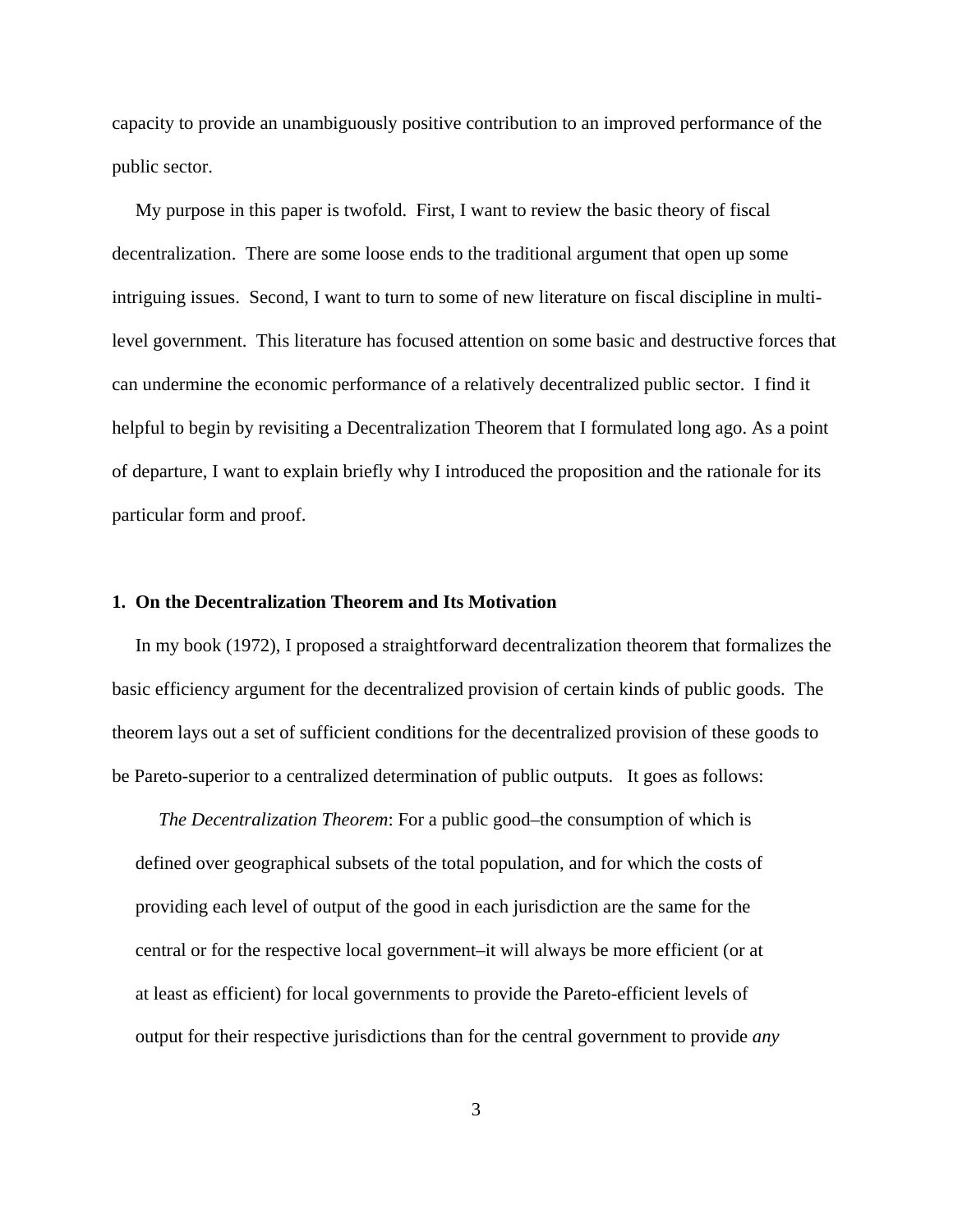specified and uniform level of output across all jurisdictions (p. 35).

The theorem seems almost trivially obvious. But I thought it useful at the time to have a more precise statement of the general idea for two basic reasons. First, it provides an explicit set of conditions under which decentralized provision is to be preferred (on efficiency grounds) to centralized control. As it turns out, some of the ingredients of the theorem are more problematic than I appreciated at the time. A reconsideration of them has opened up a whole range of alternative approaches and new interpretations. And, second, as explored in the appendix to the chapter (1972, pp.54-63), one approach to proving the theorem provides a straightforward algorithm (taken from Barzel 1969) for determining the magnitude of the welfare gains from decentralization. This has the added virtue of identifying the key parameters that determine the size of the welfare gains from decentralized finance. David Bradford and I (1974) actually employed this approach in an exercise in which we measured the welfare gains from the decentralized determination of school budgets in New Jersey.

 Let me begin by going back to the conditions I imposed in the theorem. There are three issues that I want to address here. The first, and perhaps the most straightforward, is the matter of interjurisdictional spillover effects (or externalities). Second, there are the closely interrelated issues of the mobility of individuals across jurisdictions and the precise nature of the public good. The third matter, one (which for good reason) has gotten much attention, is the assumption in the theorem that the central government is constrained to provide a uniform level of output across all jurisdictions. I will take up each of these issues in turn.

 First, the theorem assumes that the benefits from the consumption of the public good are limited to those individuals within the jurisdiction where it is provided. There are no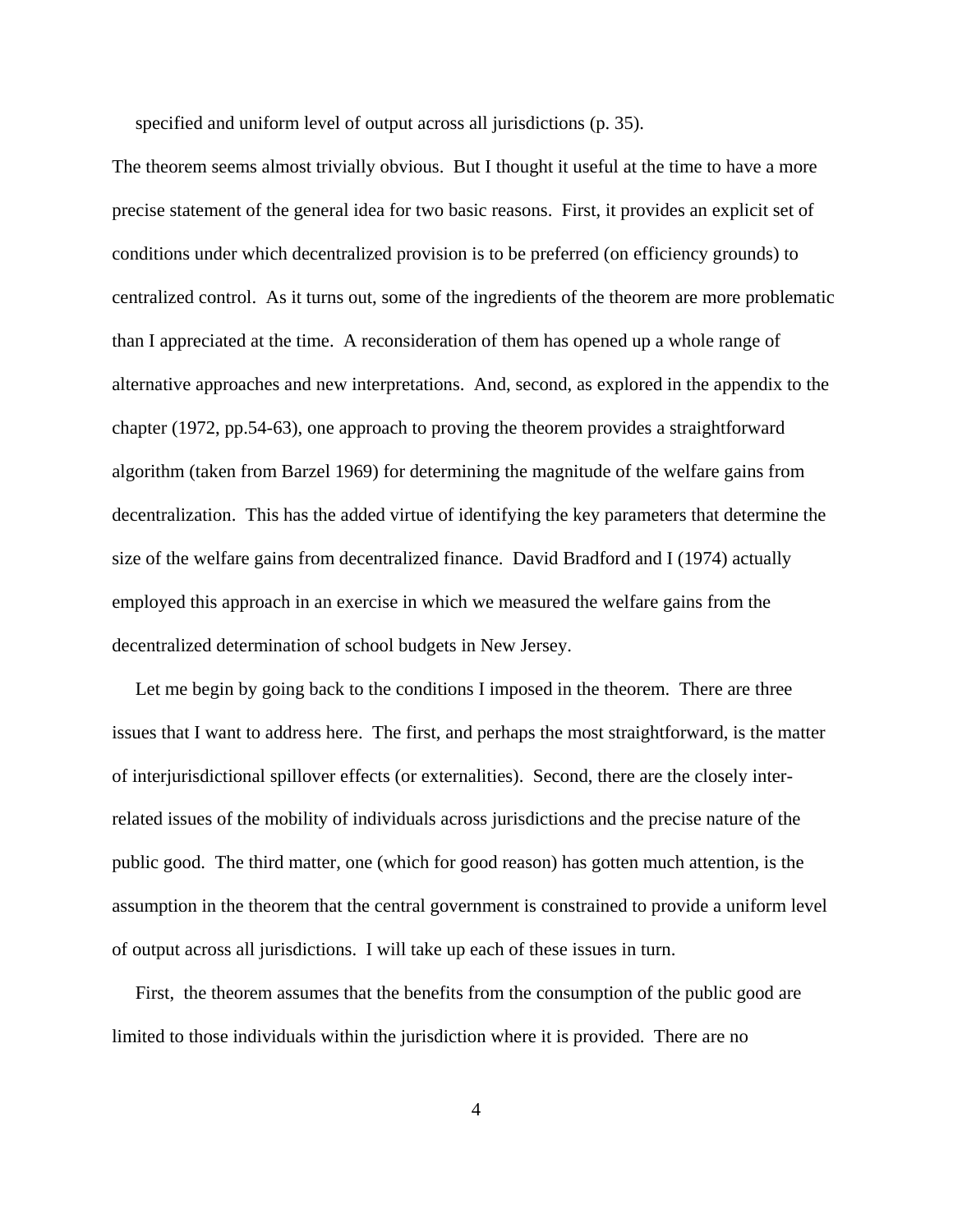interjurisdictional spillover effects associated with the good. Note that it is still a public good in the sense that it is jointly consumed (i.e., consumed in the same quantity) by all residents of the jurisdiction, but it has no impact on the well-being of those outside its borders. We are all familiar with the allocative distortions that typically occur when externalities are present, and this assumption simply rules out any such external effects.

 There is an interesting and related matter that arises when this condition is violated. Suppose we are considering an assignment problem for a particular public good. The issue is whether or not to make the responsibility for its provision a central, or a "local," government responsibility. If there are interjurisdictional spillover benefits present, this argues for assigning the function of providing the public good to the central government. But there is a cost here. If the central government provides a uniform output across all jurisdictions, then the welfare gains from diversifying outputs in accord with local preferences and conditions are lost. There is thus a basic tradeoff in making this determination between the gains from accounting for the spillovers through centralized provision versus the losses from tailoring outputs to local circumstances. In my book, I provided an informal diagrammatic treatment and discussion of this tradeoff in chapter 2.

 It is interesting that a tradeoff of a similar spirit emerges from some of the more recent literature that is developing a so-called "second-generation theory of fiscal federalism."1 Drawing on a framework in which there is asymmetric information and incomplete contracts, Paul Seabright (1996), for example, finds that centralization can increase welfare by improving "coordination" (by accounting for spillover effects), but this comes with a loss of

<sup>&</sup>lt;sup>1</sup>For a survey of this new literature, see Oates (2005).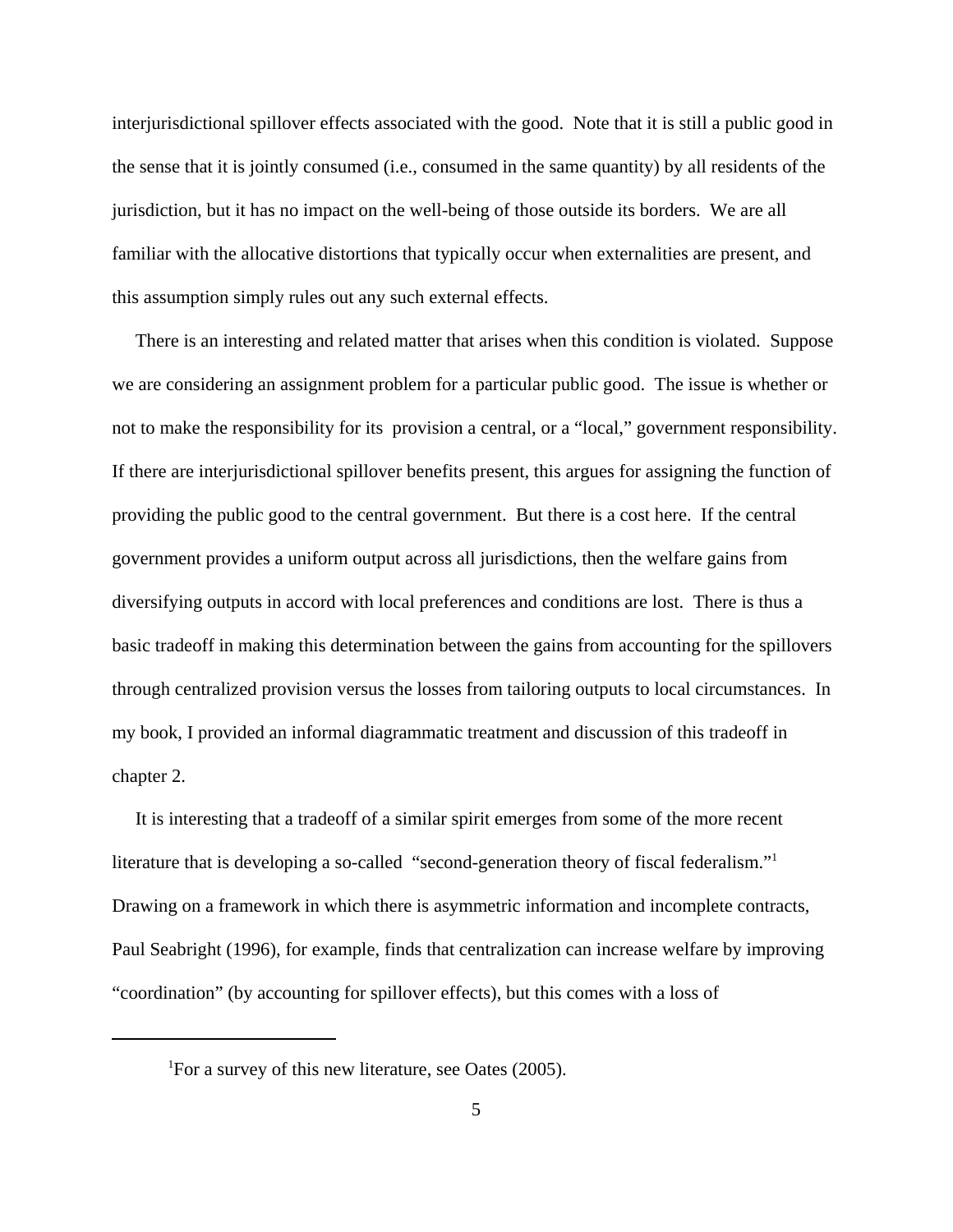"accountability" (local control over local outcomes). As Timothy Besley and Stephen Coate (2003) put it, "All of this notwithstanding, the key insight remains that heterogeneity and spillovers are correctly at the heart of the debate about the gains from centralization" (p. 2628).<sup>2</sup> At any rate, my theorem disposes of the problem by simply assuming that there are no external effects across jurisdictional lines.<sup>3</sup>

 A second key issue in the theorem has to do with the precise nature of the public good. Often when treating public goods in general or those that are provided by a central government, the assumption is made that they are pure public goods in the Samuelsonian sense that an additional person can consume the output of the good without reducing the consumption of anyone else; in standard parlance, consumption is said to be "non-rival." National defense is the ubiquitous example. Most of the literature in local public finance, however, has adopted a different conception of public goods. So-called "local public goods" (as envisioned, for example, in the Tiebout model) are not pure public goods: they are subject to costs of congestion. Often the assumption is made that they are "fully congestible" (i.e., doubling the size of the group requires a doubling of inputs in order to maintain the level of consumption unchanged).

<sup>&</sup>lt;sup>2</sup>The more recent literature provides a number of new perspectives on this assignment issue (e.g., Lockwood 2002). In some instances, they provide a somewhat different slant on the tradeoff between centralization and decentralization. Eckhard Janeba and John Wilson (2003), for example, construct a model in which in which tax competition among local governments is the source of inefficiency in local provision, while inefficiencies at the central level have their source in decisions by a minimum winning coalition in a central legislature. In another approach, Jan Brueckner (2004) poses the tradeoff in terms of the inefficiencies stemming from local taxation versus the gains from Tiebout sorting under local provision.

<sup>&</sup>lt;sup>3</sup>Another (and traditional) way of addressing this problem is through a set of (Pigouvian) taxes and subsidies that serve to internalize the external effects. A system of properly designed matching grants, for example, can provide the appropriate incentives to expand outputs of public services to encompass the benefits to those outside the jurisdiction.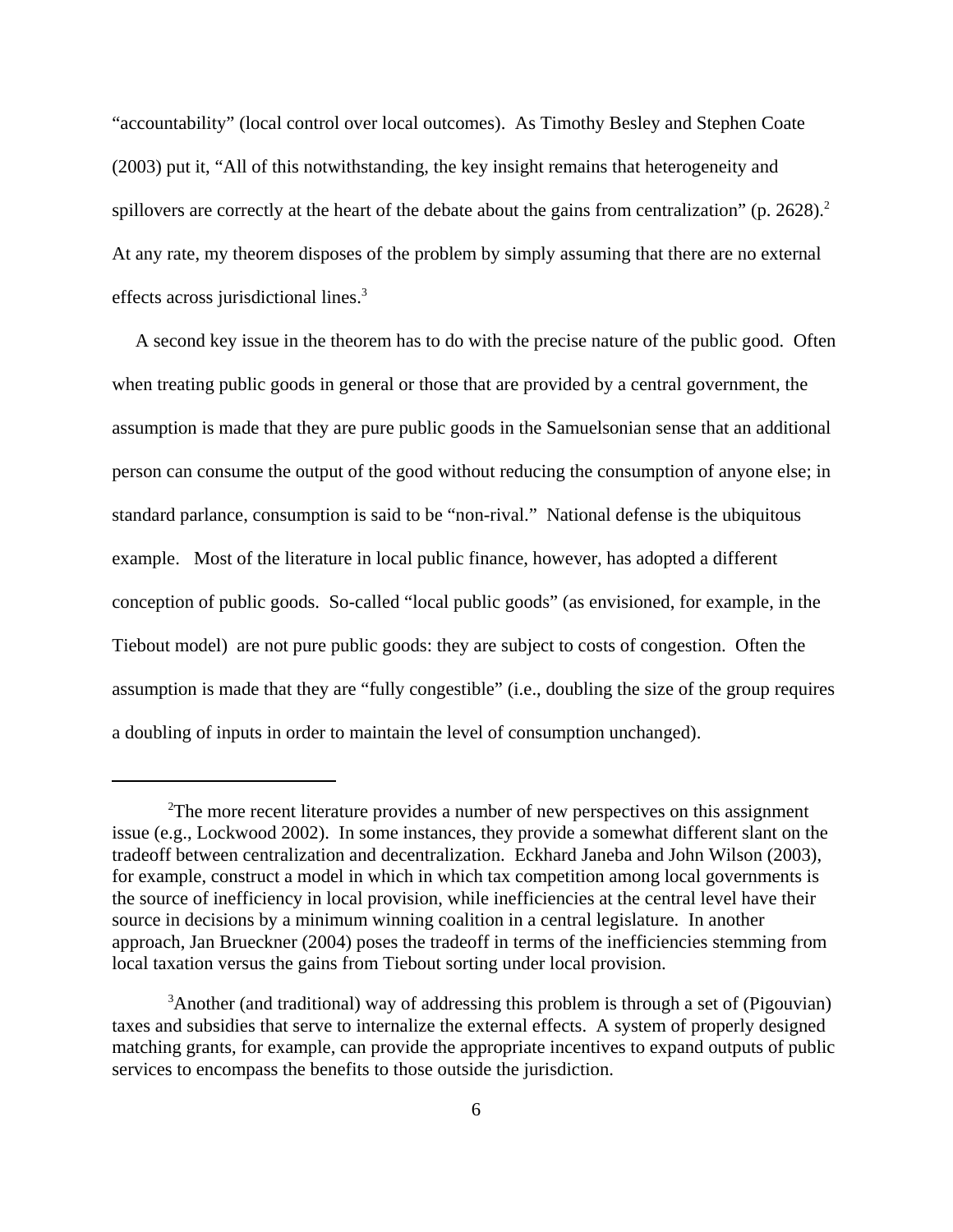It is interesting that the Decentralization Theorem says nothing about this matter. It need not, because the theorem is sufficiently general to encompass a whole range of types of public goods, including both pure public goods and local public goods; they can be rival or non-rival in consumption. All that the theorem requires is that whatever the nature of these public goods, the cost of providing a given level of output in a particular jurisdiction is the same, be the provider the central or local government. This does, of course, rule out any economies of scale from central government provision.

 However, this issue does raise some fundamental matters about how we conceptualize (or model) the decentralization problem. Of particular importance is what we assume about the mobility of economic units across jurisdictional boundaries (my second issue). The theorem finesses this matter by assuming a complete absence of mobility. One of the conditions specified in the theorem is that "the consumption [of the public good] is defined over geographical subsets of the total population." This implies that individuals are not able to move across jurisdictional lines; were this not so, the geographical subsets of the population would change as people altered their location. This condition is a bit stronger than it need be. What is required here is that there be no mobility *in response to changes in fiscal parameters* (i.e., changes in jurisdictional outputs of public goods or levels of taxes). In short, this is explicitly a non-Tiebout kind of world.4

 In this respect, the Decentralization Theorem is quite restrictive. Several strands of the literature address the mobility issue explicitly and reach quite different sorts of results. Where

<sup>&</sup>lt;sup>4</sup>An interpretation of the theorem that allows mobility with respect to other non-fiscal variables does complicate matters a bit, for it makes the population of a given jurisdiction (and hence the pattern of efficient outputs of public goods) specific to a particular locational equilibrium.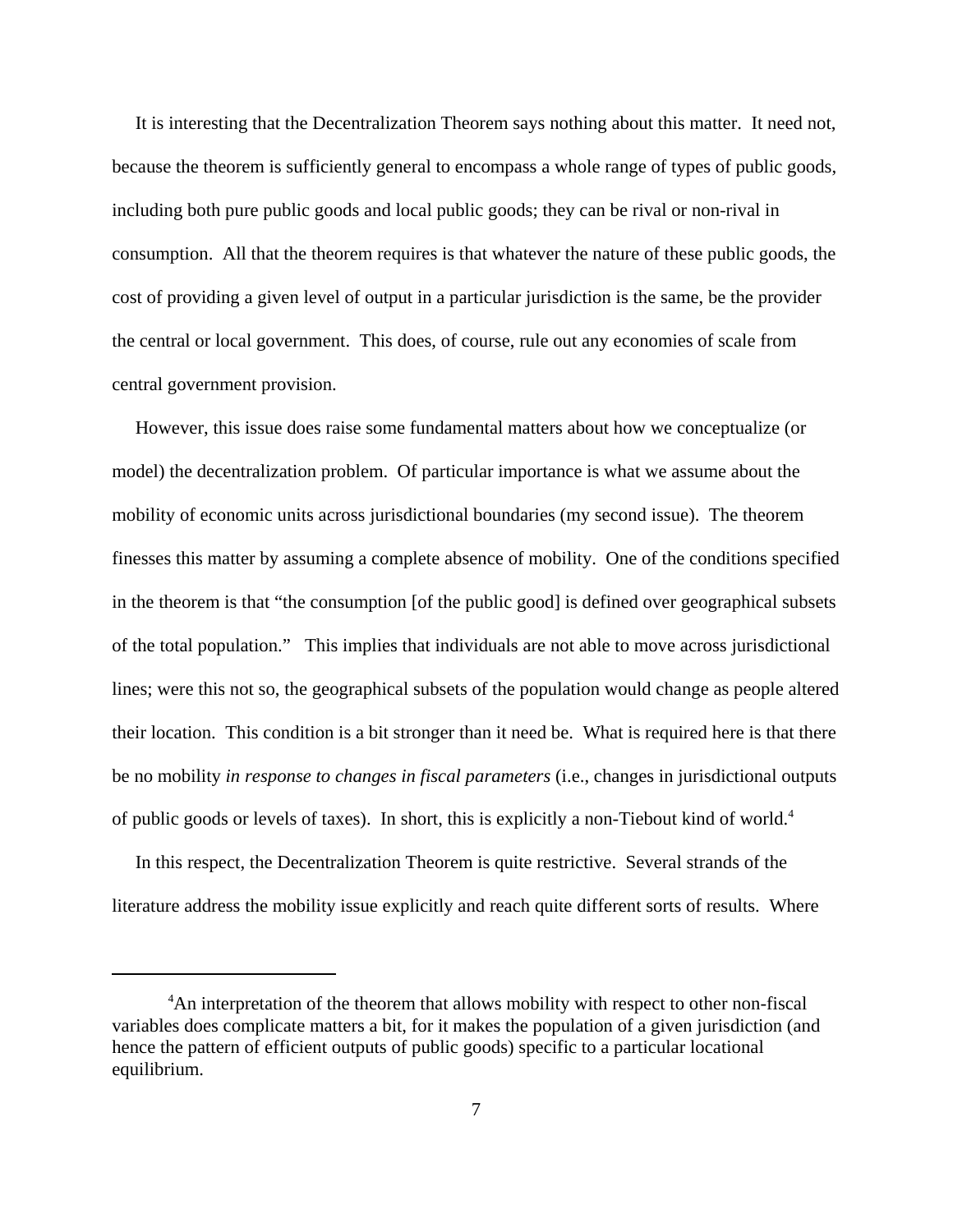mobility with respect to fiscal (and perhaps other) parameters exists, the precise character of the public good becomes crucial. In the Tiebout model, for example, there is costless mobility; individuals seek out a jurisdiction that provides exactly the level of output of the public good that they wish to consume. In so doing, they reveal their preferences for "local" public outputs and generate a Pareto-efficient outcome in the public sector. But the properties of the public good are critical here. For the Tiebout model to work, the public good must be fully subject to congestion (i.e., for each level of output, if we double the size of the population, we must double the quantity of inputs to maintain output at an unchanged level), and individuals must pay a tax (equivalent to a price) equal to the marginal cost of extending the output of the public good to encompass an additional consumer. Moreover, individual location decisions must not be constrained by anything other than fiscal variables (not, for example, by location of employment). For these reasons, the Tiebout model is typically taken to apply to metropolitan local finance, a setting in which individuals work in a particular urban setting that provides a wide choice of city and suburban jurisdictions in which to reside.<sup>5</sup>

 If the set of local tax-prices facing mobile individuals does not faithfully reflect marginal costs, then problems arise because location decisions can involve external costs on other persons in both the originating jurisdiction and destination (Buchanan and Wagner 1970). In an influential paper, Flatters, Henderson, and Meiszkowski (1974) departed from the Tiebout assumption by taking the public good to be a pure public good within the jurisdiction in which it is provided and by requiring that individuals must work in the same jurisdiction in which they

<sup>5</sup> For a review and assessment of the Tiebout model, its evolution, and its contribution, see Oates (2006).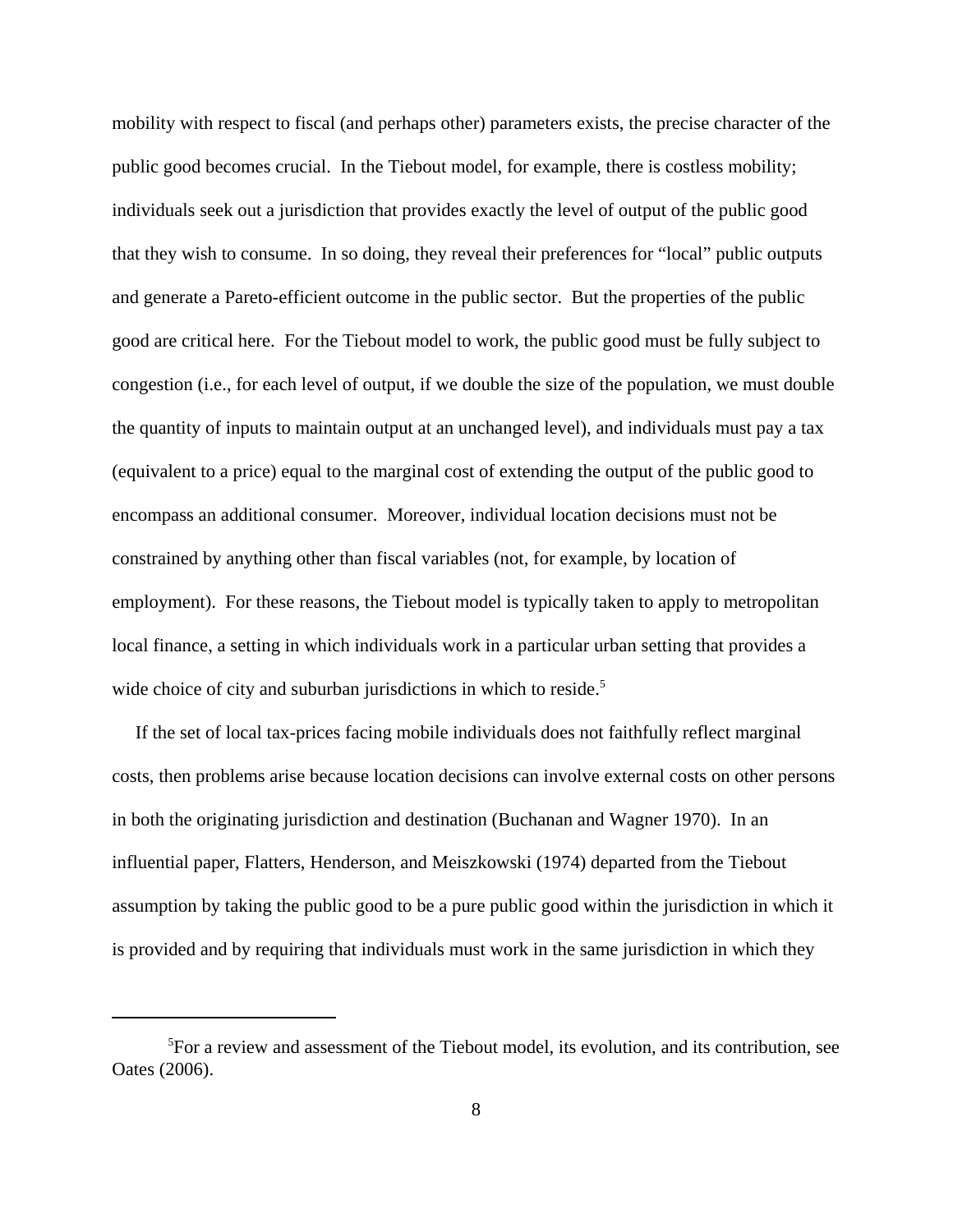reside. [On account of this latter condition, I prefer to call FHM a "regional model" in contrast to Tiebout's "local model."] In this particular regional model, an individual's entry into a jurisdiction reduces the cost of providing the public good to other residents by the amount of the entrant's tax payment. However, by increasing the stock of labor in the jurisdiction, the entrant drives down the marginal product of labor, and, hence, the wage. Because these effects involve "external" elements, a locational equilibrium in the model is not, in general, Pareto-efficient. A specific form of subsidy payments is needed to internalize the external costs and benefits associated with individual location decisions.

 My basic point here is that the assumptions we make about mobility and about the nature of the public good interact in important ways in determining the kind of outcomes we obtain. And we must think carefully about the settings in which we apply these models. The Tiebout model, for example, may provide a reasonably good description of behavior in a metropolitan setting (Fischel 2001). In contrast, the FHM model has been helpful in understanding some of the issues where different regions have widely varying endowments of natural resources that affect both the productivity of private agents and the availability of tax bases.<sup>6</sup>

 My third issue concerns the nature of central government provision of local public goods. It may help to be a bit more precise on this. In equation (1), let **G** be a vector of outputs of public goods where an element,  $g_i$ , is the level of public output in the  $i<sup>th</sup>$  jurisdiction:

(1) **G** = **G**(g<sub>1</sub>, g<sub>2</sub>, ..., g<sub>n</sub>)

<sup>6</sup> This issue has received extensive attention in Canada, where the treatment of oil revenues in the oil-rich provinces has been a contentious matter at both national and regional levels. This has provided some of the motivation for a major Canadian program of fiscal equalization among the provinces. For a formal analysis of the problem, see Robin Boadway and Frank Flatters (1982).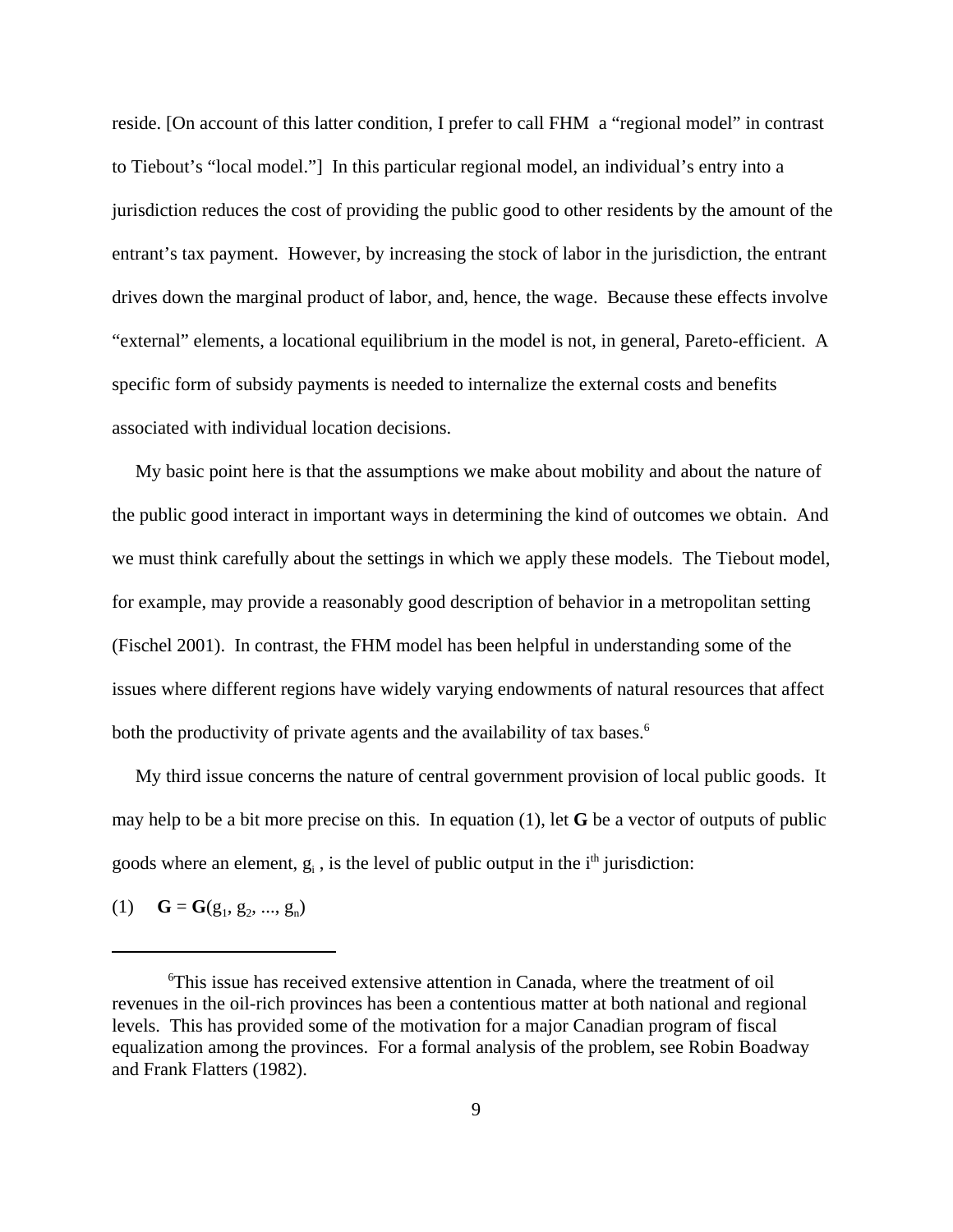The Decentralization Theorem equates "centralized provision" with a uniform level of public outputs (say  $g_0$ ) across all jurisdictions; the theorem thus requires that  $g_i = g_j = g_0$  for all i,j.<sup>7</sup> This obviously served my purposes quite well in the theorem by providing a benchmark against which to compare (favorably) a varied, decentralized pattern of outputs of public goods. But this condition has been contested in the literature. Why should we expect the central government to provide equal levels of public outputs in all jurisdictions? Why can't the central government simply provide the efficient level of output in each jurisdiction?

 The rationale (or defense) for this constraint has taken two forms. First, there is an information issue: the argument is that local governments are closer to their constituencies. They have a knowledge of local preferences that the center cannot easily come by. It is hard for a central government to know the diverse preferences in the myriad of jurisdictions that constitute the country as a whole. In short, there is an asymmetry of information: local governments know local preferences; the central government does not. The second line of defense for this assumption is more political in character. It suggests that there are political constraints on the center that prevent it from varying local outputs. There is a national sense of equal treatment that makes it difficult for a central government to provide more generous levels of public outputs in some jurisdictions than in others.

 But these arguments are not fully convincing. We see in the real world a variety of "porkbarrel" projects under which central agents deliver special public programs to their own constituencies. But even at a more formal level, there is really nothing, in principle, to prevent

<sup>&</sup>lt;sup>7</sup>For purposes of measuring the welfare gains from fiscal decentralization, I took  $g_0$  to be arithmetic mean of the demands of all the individuals in the country (Oates 1972, pp. 59-63.)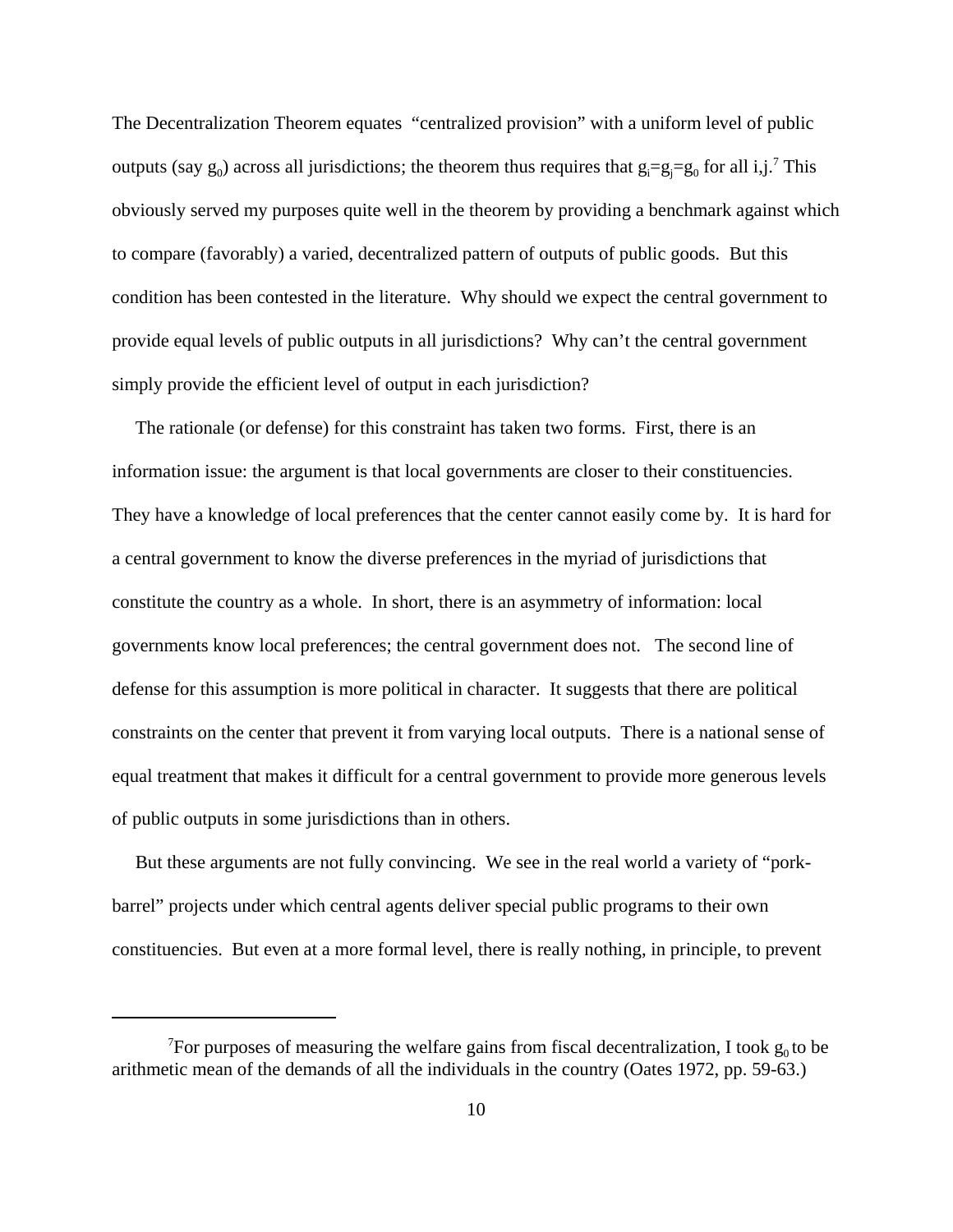the central government from obtaining the needed information on local cost functions and preferences (albeit costly to gather such information) and then to provide the Pareto-efficient level of output in each jurisdiction. In fact, central government responsibility for local public goods does not, in practice, rule out such sensitivity to local conditions. Under some administrative structures, the center may confer on their local agents both the responsibility and the authority to be responsive to local circumstances in their determination of local programs. Albert Breton and Pierre Salmon (forthcoming) describe the French system of administration under which *prefects* (appointed by the center) have the capacity and incentive to adapt national policies to local conditions. Thus, an outcome that is decentralized in spirit can, in principle, emerge from a structure of government with little in the way of real local autonomy.<sup>8</sup>

 Some of the more recent literature has taken an entirely different tack on this whole issue. Lockwood (2002) and Besley and Coate (2003), for example, envision the determination of local outputs under a centralized system as taking place through the decisions of a central legislature, whose members are elected representatives of the individual jurisdictions. In such a setting, the elements of the vector **G** in equation (1) are set by the central legislative process, which can involve various kinds of logrolling and electoral maneuvers. This can give the problem a quite different character. If, for instance, the vector **G** is determined centrally by a

<sup>&</sup>lt;sup>8</sup>There is a kind of semantic issue here. In my earlier book (1972), I characterized an *economic* definition of federal government as one in which *outcomes* at decentralized levels "are determined largely by the demands for these [public] services of the residents...of the respective jurisdiction" (p. 17). I contrasted this with *political* definitions of federalism that focus more on political autonomy, often expressed in the form of a constitution. The point here is that one can associate "decentralization" either with the nature of the outcomes or with the process by which these outcomes are determined. In this sense, I suppose one could characterize the prefect system (from an economic perspective) as possessing important "federal elements.".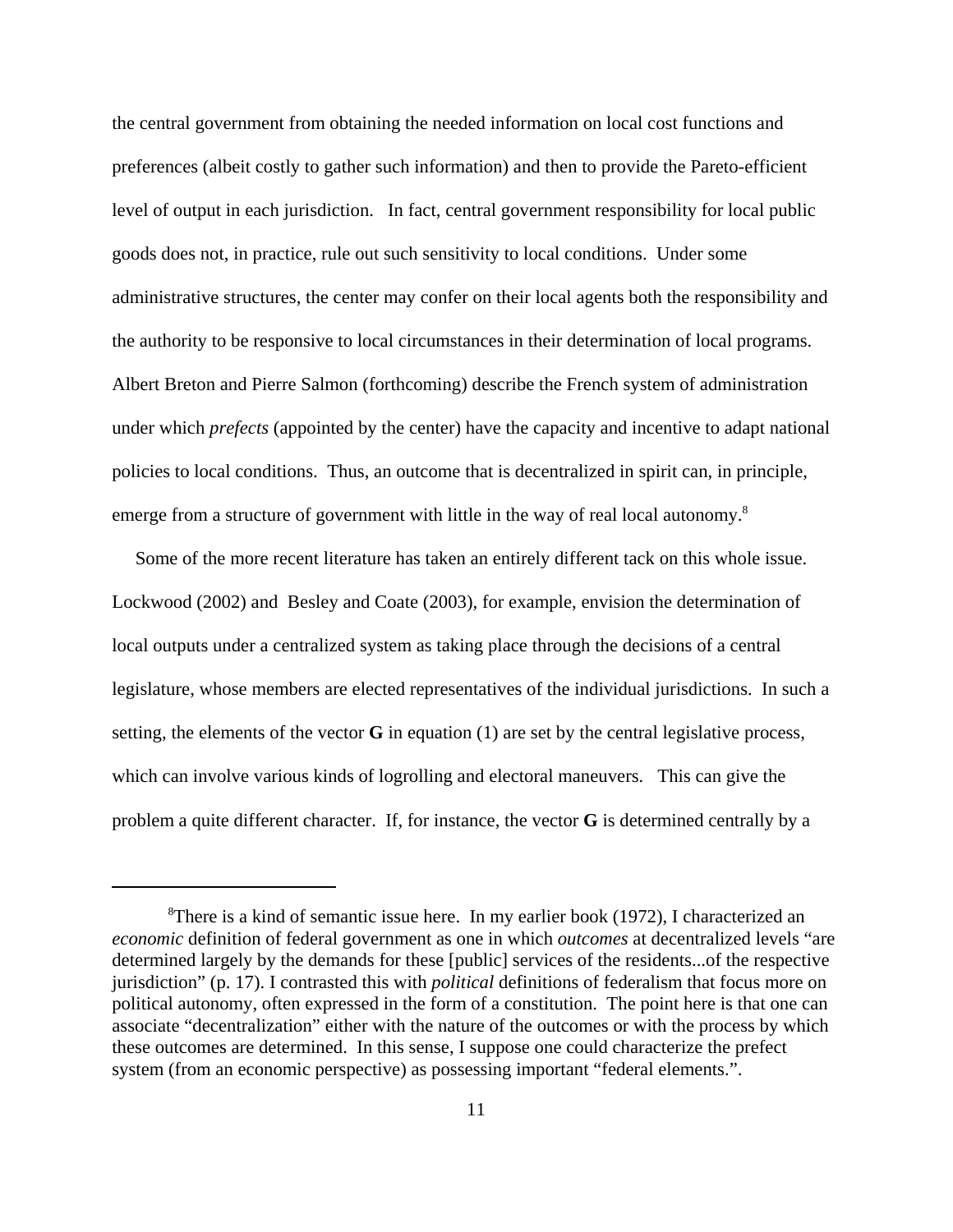minimum winning coalition in the legislature, allocative distortions occur that work to the disadvantage of those jurisdictions outside the coalition. Nevertheless, if spillovers in the provision of local public goods are sufficiently pervasive, a centralized outcome may still dominate a decentralized one. The more general point here is that the Decentralization Theorem invokes a very strong condition or constraint on the central provision of public goods that makes it fairly easy to establish a presumption in favor of the decentralized provision of these goods (assuming an absence of significant spillover effects or large economies of scale). The problem of centralized versus decentralized provision can become much more complex when centralized outcomes are characterized in a more thoughtful way.

### **2. On Measuring the Welfare Gains from Fiscal Decentralization**

 The Decentralization Theorem also suggests a straightforward way to generate a cardinal measure of the welfare gains from the decentralized provision of public goods. Using an approach suggested by Yoram Barzel (1969), one can provide a proof of the theorem by simply maximizing the sum of consumer surpluses from provision of the good (Oates 1972, pp. 59-63). This approach can be employed to measure the welfare gains from decentralization by simply calculating the difference between the level of aggregate consumer surplus under decentralized and centralized provision of the good.

 Such an exercise, in addition to providing some sense of the size of the potential welfare gains from fiscal decentralization, has the further virtue of identifying the key parameters upon which these gains depend. Returning to the theorem, suppose that the costs of providing a unit of the good per person are the same across all jurisdictions. The only source of welfare gains in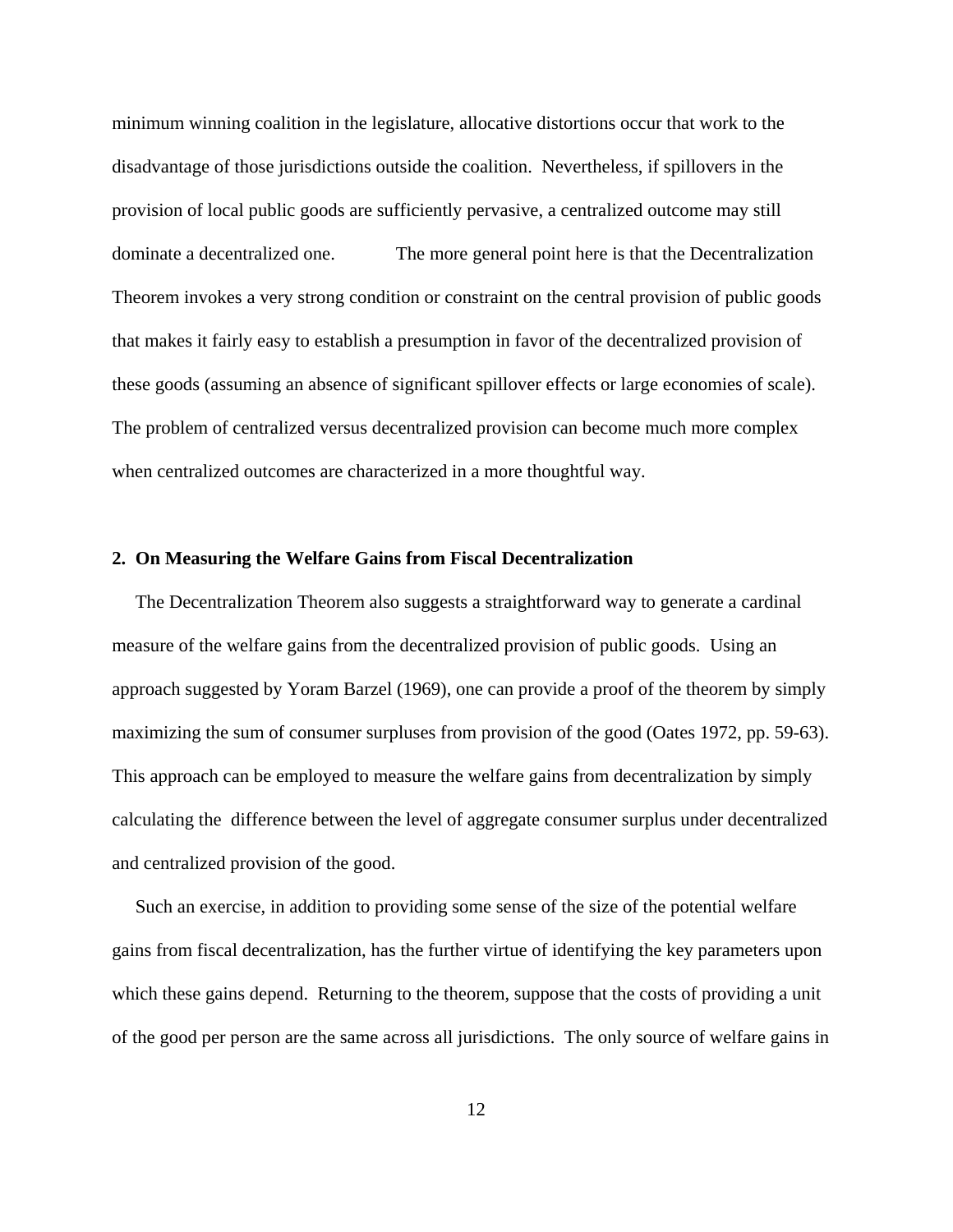this case comes from diversifying outputs across jurisdictions in accordance with the differing demands for the local public good. It is straightforward to show for this case (Oates 1997) that the magnitude of the welfare gains depends on the variation in demand across jurisdictions and on the price elasticity of demand for the good. The greater the differences in the efficient levels of output across the jurisdictions themselves, the more there is to gain from allowing each jurisdiction to provide its own efficient output level. Perhaps less obvious is the fact that the price elasticity of demand is a key parameter here. In particular, the more price inelastic the demand for the public good, the greater the gains from decentralization.<sup>9</sup>

 David Bradford and I (1974) employed this method in an exercise in which we estimated the potential welfare losses from moving from a system of decentralized school finance to one which imposed equal spending per pupil across all jurisdictions. Using a body of data on school finance from New Jersey, we first estimated a demand curve for per-pupil expenditure. We then took the observed spending per-pupil in each school district to be that which the local population desired (i.e., the efficient level). As our benchmark for centralized provision, we simply aggregated the school budgets across all jurisdictions and divided by the total number of pupils to get our figure for per-pupil expenditure for the case of centralized school finance. Since there was wide variation in expenditure per pupil within our sample (\$295 to \$547) and since our

<sup>&</sup>lt;sup>9</sup>It is interesting to note that this is precisely the opposite result from the case of deadweight losses in taxation. For the tax case, we all learn that the welfare losses from an excise tax on a specific good (at least in a partial-equilibrium framework) become larger as demand curves become more price elastic, because a given tax causes a larger response (distortion) in terms of the change in quantity purchased. In contrast, the welfare losses from fiscal centralization are greater, the more price inelastic is the demand curve, because given changes in quantities on the horizontal axis moving away from an efficient level generate greater losses in consumer surplus where demand curves are relatively steep.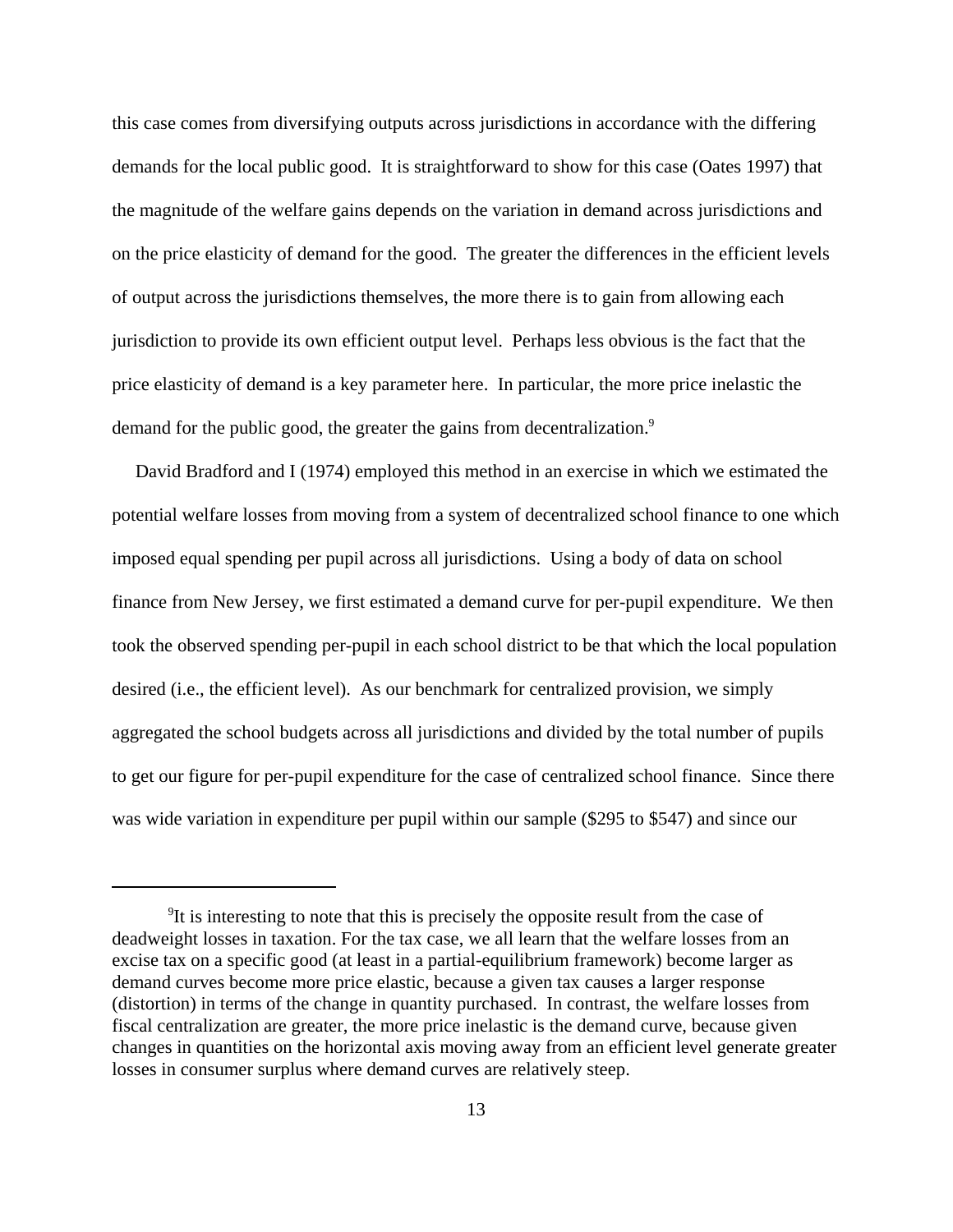estimate of the price elasticity was low (-0.36), it is not surprising that we found the welfare losses from the centralization of school spending to be quite large. Our calculations suggested that the average deadweight loss associated with moving a dollar of expenditure from a highspending district to a low-spending district was on the order of 50 cents.

 This estimate assumes, of course, that there are no external effects associated with local school spending, an assumption one might well question. More generally, this approach has an admitted tendency toward large estimates of the welfare losses from fiscal centralization. First, it uses as a benchmark the assumption of uniform provision across jurisdictions under a centralized regime; it thus provides no scope whatsoever for the central authority to adapt outputs to local circumstances. And, second, it assumes fully efficient local decision-making by presuming that the observed outputs under decentralization are at Pareto-efficient levels. It is worth noting, in this context, that these kinds of measures are also likely to produce large estimates of welfare losses from centralization because the existing estimates of the price elasticity of demand for local public goods typically suggest highly price-inelastic demands. There is now a large body of econometric estimates of demand functions for a wide range of local public services, and they typically find price elasticities on the order of -0.3 to -0.5.<sup>10</sup>

 Even if there is no variation in demands across jurisdictions, fiscal decentralization can produce welfare gains where costs vary, since with given demands, differing costs will result in differences in efficient levels of output.<sup>11</sup> Such variation in the costs of providing local public

 $10$ For surveys of this econometric literature, see Rubinfeld (1987) and Oates (1996).

 $11$ The Decentralization Theorem assumes that cost functions for local public services are identical across all jurisdictions. It thus focuses solely on differences in demand as the source of welfare gains from fiscal decentralization.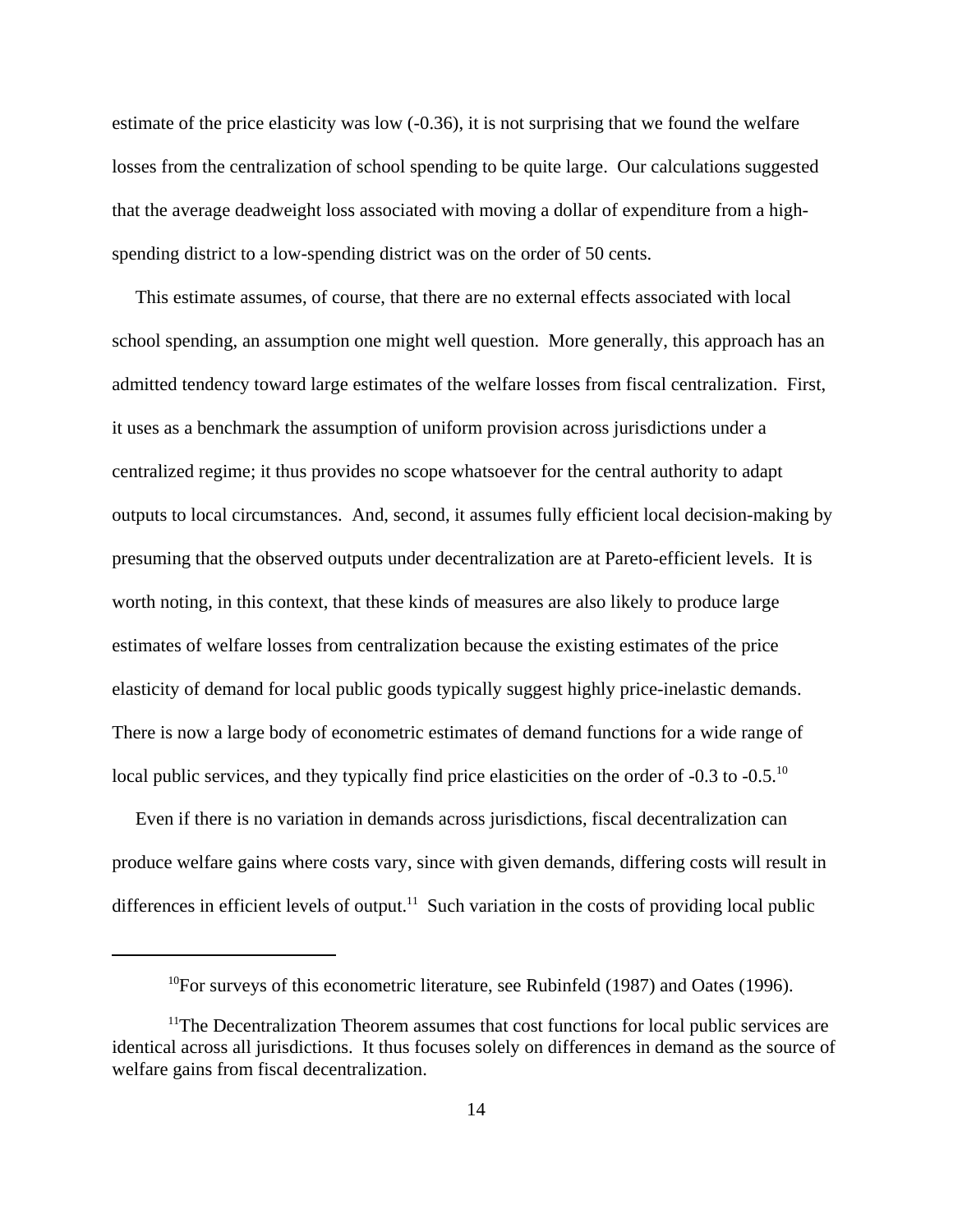services can come from either of two sources. First, there may be actual differences in the production functions among jurisdictions. The costs, for example, of providing clean, clear roads are likely to be lower in areas where there is relatively mild weather than where winter (and summer) storms make road-clearing operations a more formidable task. Second, there is an altogether different and interesting source of variation in the cost per person of providing local services: the congestion properties of the public service. Suppose, for example, that the local public good is a pure public good within the jurisdiction in which it is provided. Then it will be less expensive *per person* to provide a given output in a relatively populous jurisdiction. And, hence, the efficient level of output, other things equal, will be higher in such a jurisdiction.

 It is easy to see for the case of varying costs that the gains from fiscal decentralization depend on the magnitude of the variation in costs across jurisdictions and, once again, on the price elasticity of demand (Oates 1997). But for this case, these welfare gains are greater, the more price elastic are the demand functions–just the opposite of the case where differences in efficient levels of output have their source in variation in demand.<sup>12</sup> Thus, the impact of the price responsiveness of demand on the magnitude of the welfare gains from decentralization depends on whether the divergences in efficient levels of local outputs have their source in differences in demands across jurisdictions or differences in costs.

 An especially dramatic case of welfare losses from centralization with their source in cost differentials emerged a few years ago in the debate over the Environmental Protection Agency's

 $12$ This is like the case of distorting taxes in that the source of the variation manifests itself on the price, rather than the quantity, axis.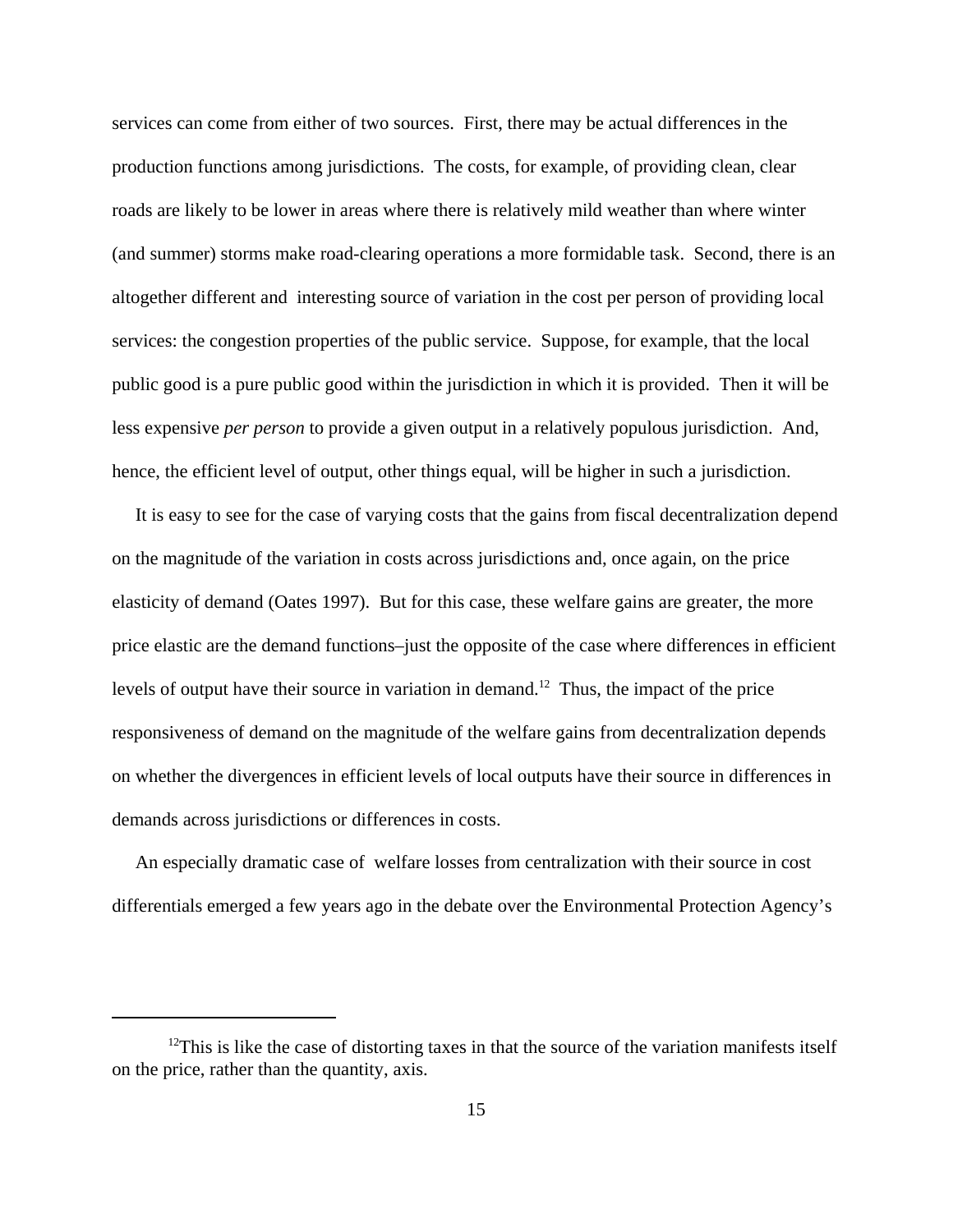new "arsenic rule" for safe drinking water.<sup>13</sup> The removal of contaminants from drinking water involves processes with enormous economies of scale (in terms of population). It is typically much less expensive *per person* to provide safe drinking water in heavily populated areas than in those with fewer people. In this case, the EPA introduced a new and much tougher standard for arsenic concentrations in drinking water. The estimated benefits were quite modest. The problem was that the average cost *per household* to attain the standard varied from under \$1 per household per annum in large water systems (like New York City) to over \$300 per household in the smallest systems. In benefit-cost terms, the new rule may have been defensible for large water districts, but (based on then-available estimates) the rule promised large welfare losses for smaller districts (Oates 2002). The setting of environmental standards in the U.S. often involves a single standard for all jurisdictions (a one-size-fits-all approach); following this precedent, the EPA's new standard was imposed on all water districts. However, as this case makes clear, a more decentralized approach to the setting of standards for many dimensions of environmental quality makes lots of economic sense.

 The traditional economic case for fiscal (and regulatory) decentralization is thus founded on the potential welfare gains from diversifying local public outputs in accordance with local circumstances (encompassing both differences in preferences and costs). And the existing (if small) empirical literature suggests that these gains can be quite large. An optimal fiscal structure from this perspective is one in which a central government provides outputs of those

 $13$ More generally, the removal of contaminants from drinking water involves processes that exhibit huge differences in cost per person across water districts of different population sizes. See U.S. Congressional Budget Office (1997) and Dinan, Cropper, and Portney (1999) for studies that explore the case for decentralized standard setting for safe drinking water. .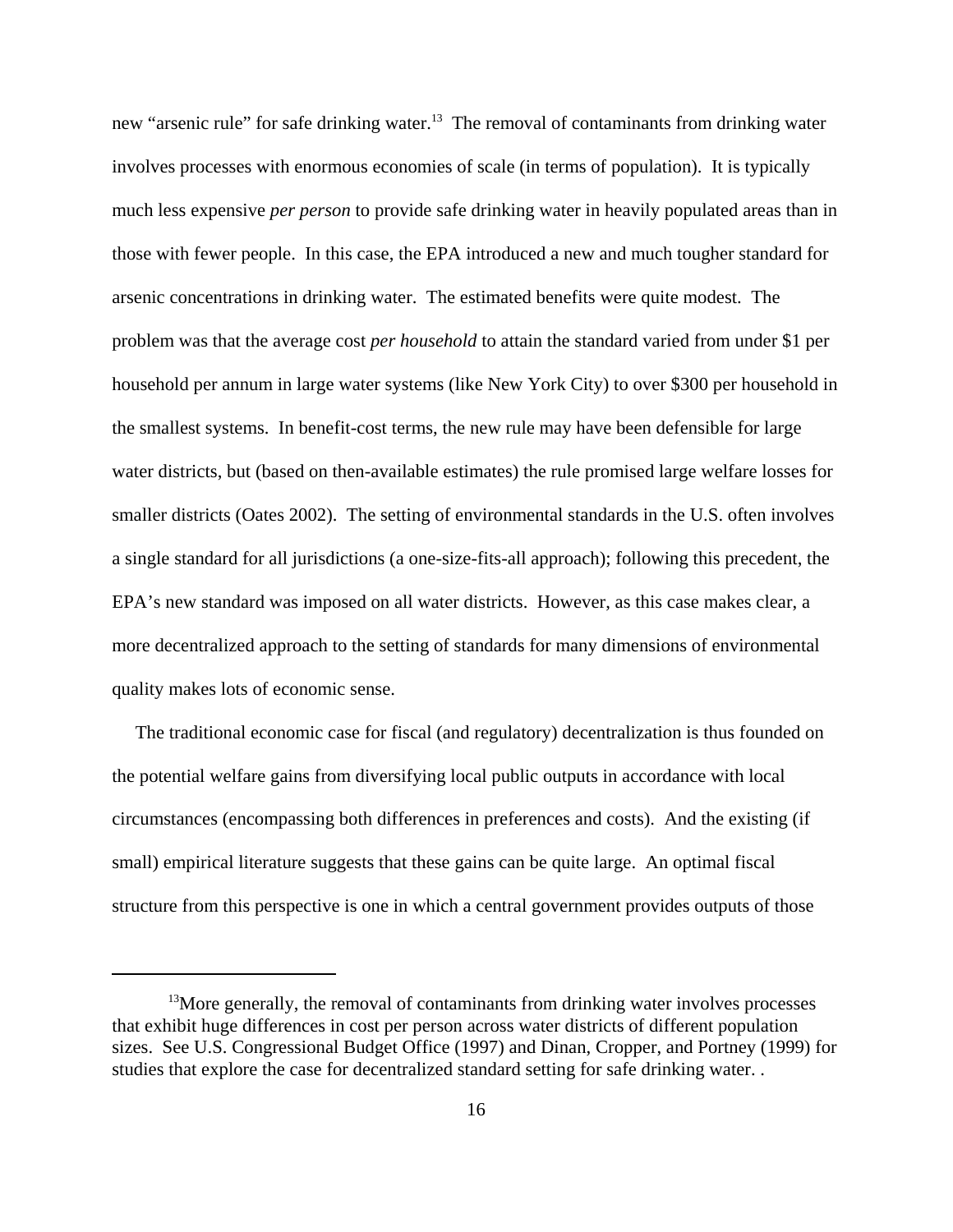public goods that are truly national in scope and decentralized levels of governments determine the appropriate levels of outputs of those public services whose consumption is limited to residents of their respective jurisdictions. In practice, however, there is much more to the story. To achieve efficient outcomes requires a set of public decision-making institutions that provides the needed incentives for effective budgetary choices. Much of the more recent literature suggests that this much easier said than done. And to this I turn next.

## **3. On Fiscal Institutions and Decentralization**

 The earlier literature in fiscal federalism recognized the potential for distorted outcomes under certain spatial patterns of benefits from local public services and particular forms of taxation. In his seminal work on tax-exporting, Charles McLure (1967, 1969), for example, provided estimates of the extent to which various taxes levied in one state (or jurisdiction) were actually borne by residents elsewhere. McLure went on to develop the welfare implications of tax-exporting, pointing out that since local decision-makers could expect outsiders to finance some portion of their local budget, there would exist incentives for excessive local expenditure. But it is in the more recent literature that the "dark side" of fiscal decentralization has been spelled out more fully.<sup>14</sup> This has been prompted, it seems to me, by two developments. First, we have seen several major fiscal and economic collapses (such as those in Argentina and Brazil), as well as more low-grade but persistent fiscal malfunctioning, that have important roots in the vertical structure of the public sector and, more particularly, in the behavior of

 $14$ Remy Prud'homme (1995) and Vito Tanzi (1996) raised a range of specific concerns regarding the dangers inherent in fiscal decentralization.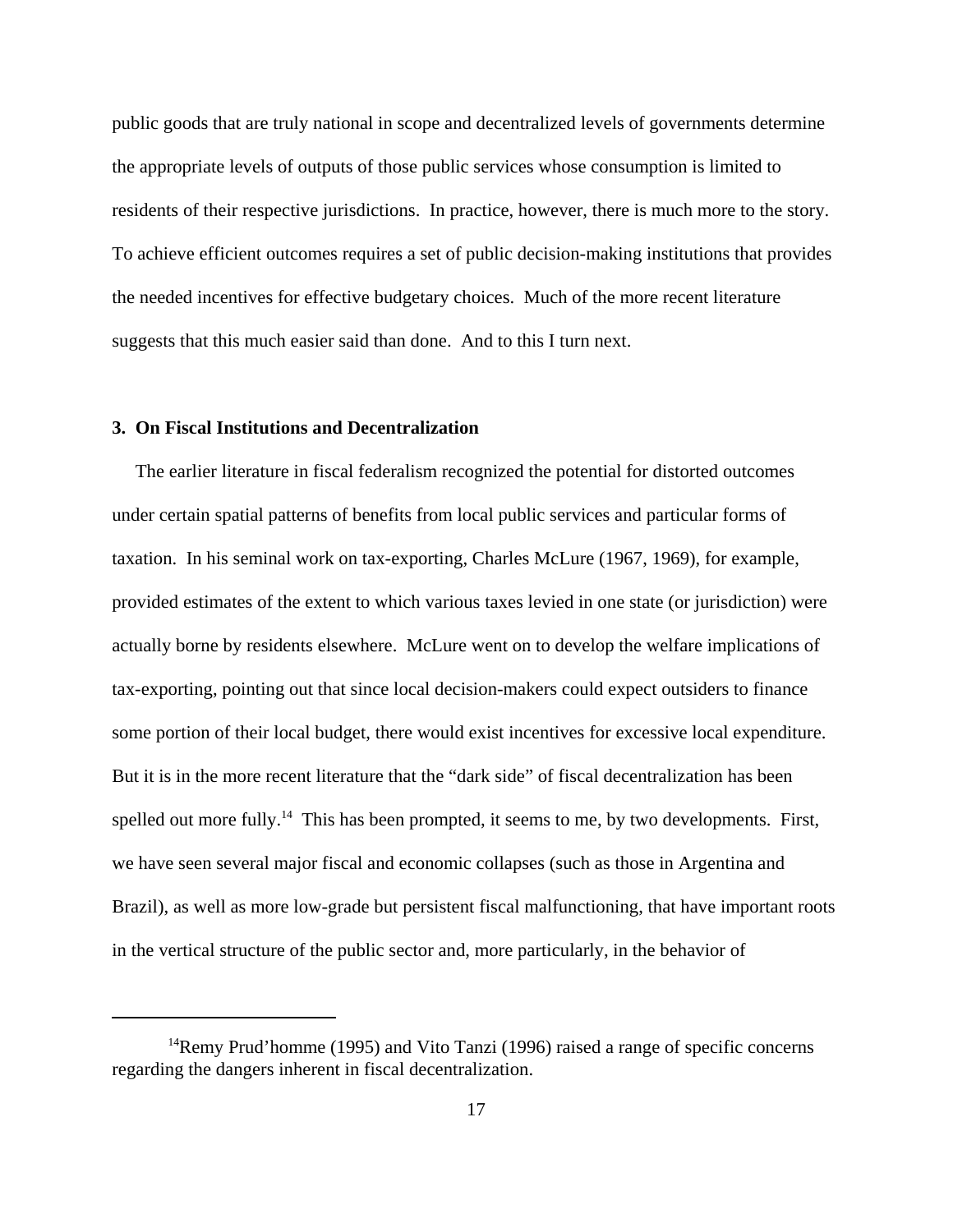decentralized fiscal authorities. This has prompted a careful examination of just what has gone wrong. Second, there have been important advances in the theory of fiscal structure and its operation that draw upon the new theory of the firm (e.g., Cremer, Estache, and Seabright 1996). The recognition that asymmetric information, incomplete contracts, and the associated "agency costs" manifest themselves in public, as well as private, sector institutions has opened up a whole new perspective on fiscal decentralization.

 A major issue in this literature is the "raiding of the fiscal commons." This is not just a matter of corruption.15 Such destructive behavior derives directly from the incentives that the political and fiscal system create for both public officials and the electorate. The very structure of intergovernmental finance in certain countries makes such behavior almost inevitable.

 The source of these "raids" is the presence of "soft budget constraints." The term itself comes from the seminal work of Janos Kornai (1979, 1980). Kornai originally introduced the term to describe the setting of state-owned enterprise in socialist countries, where managers could depend on the central government to bail them out of financial difficulties. This created an environment in which these managers could preside over chronic financial losses with little to fear from higher authorities. The scope of the term has, more recently, been broadened to encompass a range of economic entities whose financial losses will be underwritten by some form of "supporting organization" (Kornai, Maskin, and Roland 2003). For my purposes here, the term can be understood to refer to lower levels of government who operate with the

<sup>&</sup>lt;sup>15</sup>There has emerged a large literature on corruption in the public sector, much of it empirical in character. One of the important questions posed in this literature is whether corruption is likely to be a more serious problem at the central or at decentralized levels of government. My reading suggests the jury is still out on the answer to this question.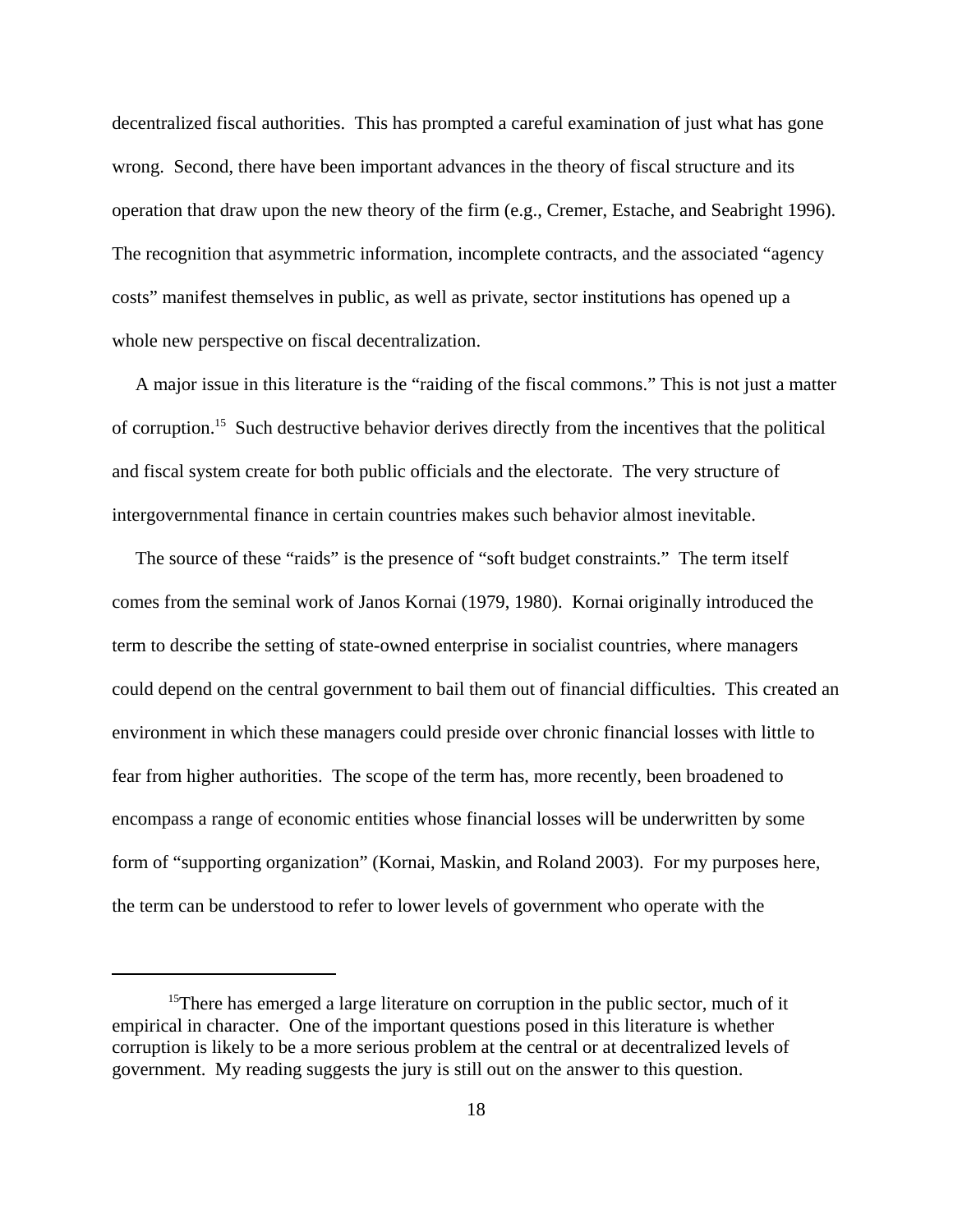*expectation* that their fiscal deficits will be covered by a higher level (often the central) government. This is thus a world in which provincial (state) governors or local mayors can expect fiscal bailouts from higher-level authorities; they need not, in short, keep their fiscal houses in order.

 The key issue here is the source of such expectations. Since such bailouts can obviously undermine responsible fiscal decision-making, how is it that a fiscal system can come to embody such a perverse set of expectations? The literature typically explains this phenomenon in terms of some kind of sequential, game-theoretic framework (e.g., Wildasin 1997; Qian and Roland 1998; Goodspeed 2002). In the first stage of the game, the central government commits itself to a sensible, no-bailout position; it states explicitly that it will not come to the fiscal rescue of lower levels of government running deficits in their budgets. In the second stage of the game, decentralized officials must decide whether or not this claim is credible. And, as the literature makes clear, there are plenty of reasons why these officials may not find the center's claim to be persuasive. First, the central government presumably cares about the welfare of the citizenry (either for altruistic reasons or in order to be re-elected). The failure of a provincial or local government can have serious consequences not only for the well-being of its residents, but for others as well. As David Wildasin (1997) has argued, such fiscal malfunctions can have important spillover effects on other jurisdictions. Moreover, in the complexity of hierarchical politics, governors or mayors may be in a position to shift the blame for their fiscal crises onto central public officials. Thus, the very political survival of central incumbents may well depend on their coming to the aid of lower-level fiscal authorities.

This is further complicated by the potentially important "insurance role" of the central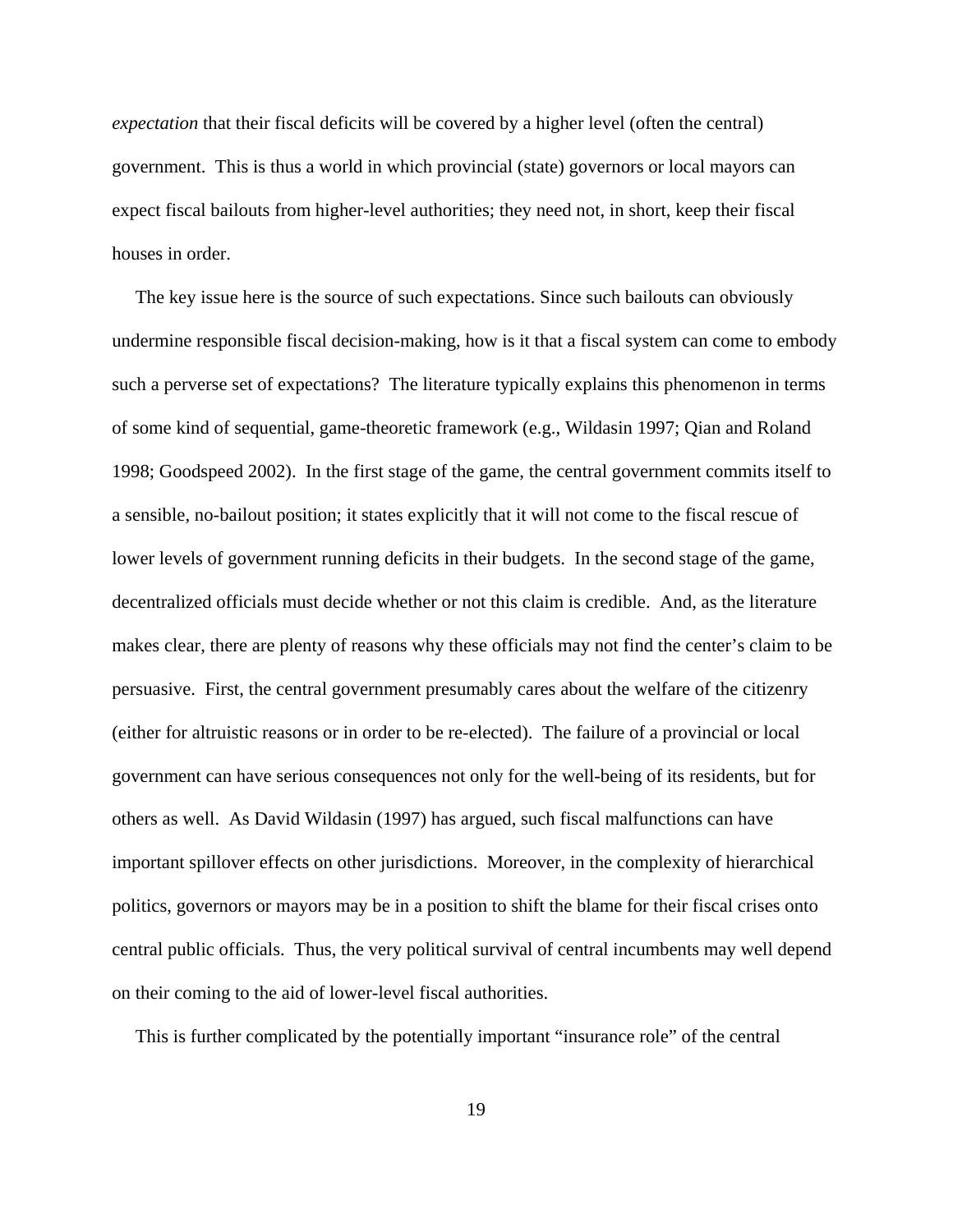government. As Lockwood (1999) and others have argued, there will be times when decentralized governments come under fiscal distress that has purely external origins. The central government can, under such circumstances, provide valuable assistance that will soften the impact of these external "shocks." But (as with insurance in the private sector) there can be a real moral-hazard problem here. Especially in a contentious political setting, it may not always be easy to distinguish clearly fiscal deficits that have their source in external shocks from those that result from poor fiscal management.

 For a complex of reasons, decentralized governments may thus decide that the center's claim to a no-bailout position is not credible. In consequence, they may proceed in the second stage of the game to expand the budget beyond levels for which they have funding in the expectation that central officials will come to their rescue with grants or loans. [If, alternatively, decentralized governments find the center's commitment to a no-bailout strategy to be persuasive and behave responsibly in fiscal terms, the game ends at this juncture.] Confronted by these provincial or local deficits, the central authority must then decide whether or not to come to the rescue with additional financial resources. And, as we have discussed, there may often be compelling reasons (both economic and political ones) for a bailout.

 This raises the crucial issue of the structural source of these perverse expectations. What are the elements in a fiscal and political system that create an environment which undermines fiscal discipline? There is a not a simple answer to this question. In a fascinating and enlightening set of case studies, Jonathan Rodden, Gunnar Eskeland, and Jennie Litvack (2003) suggest that soft budget constraints typically have a multiplicity of sources that encompass existing fiscal institutions, the structure of the political system, the absence (or weakness) of certain key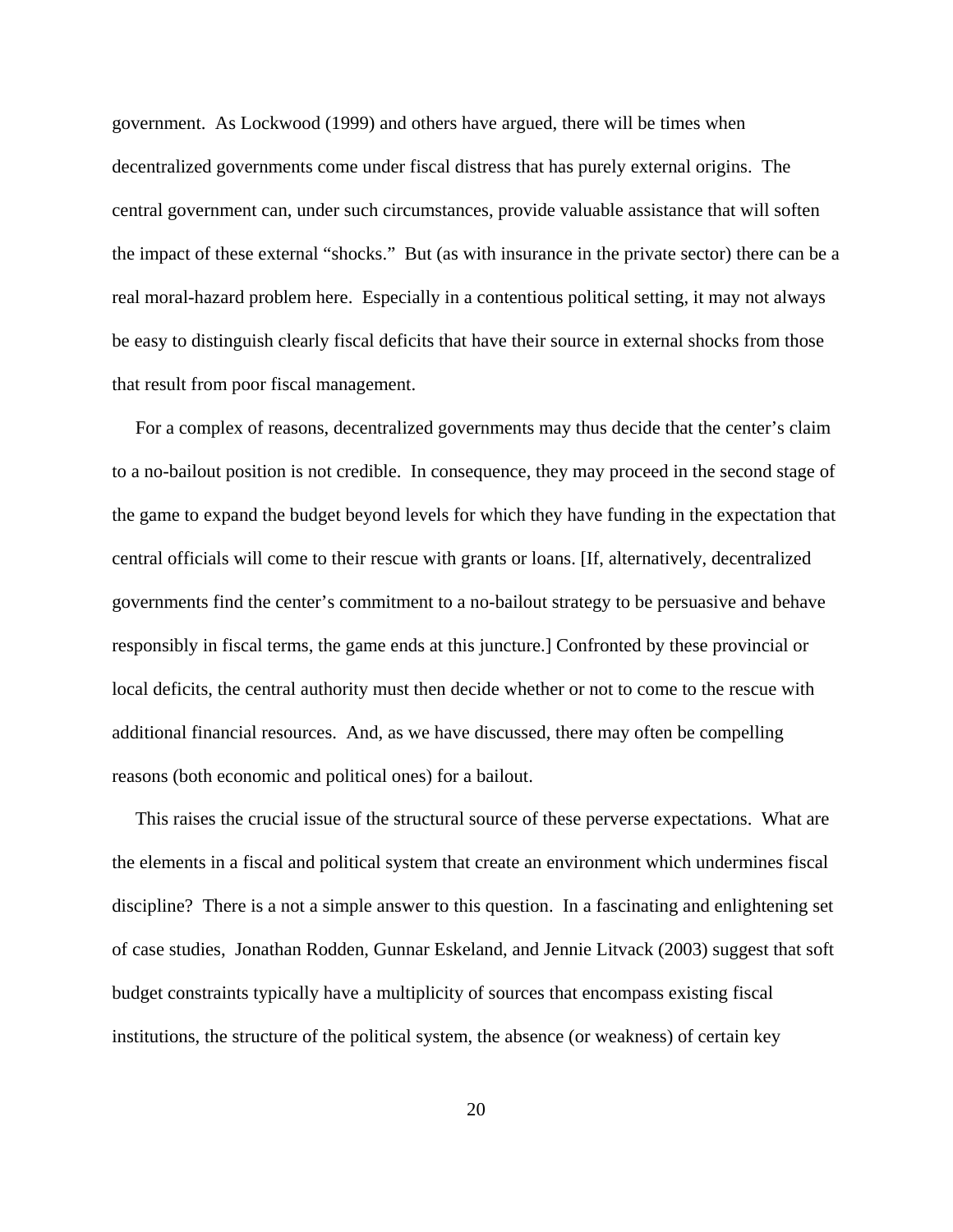markets, and the specific history of intergovernmental fiscal relations in the country. In short, each nation has its own story to tell. But there are some important lessons here. For example, as Rodden at al. point out, soft budget constraints frequently arise in settings where fiscal responsibility is ill defined. In some countries, there exist serious ambiguities about which level of government is responsible for providing certain services (such as health care or pensions) or at least the funding of them. Where spending and revenue authority and responsibility are not clearly defined, there may be good reason for governors or mayors to expect fiscal assistance from higher levels. In short, Rodden et al. find that "unclear or shared responsibilities have a cost in terms of accountability and incentives" (p. 16).

 Soft budget constraints are also more likely where decentralized levels of government have weak tax systems and rely heavily on higher levels of governments for fiscal transfers. Rodden et al. describe such a setting as involving "transfer dependency." In order to make the tough fiscal decisions and weigh the benefits against the costs of new or expanded programs, public officials need to be in a position of raising the monies from their constituencies through their own state and local tax systems. A heavy reliance on transfers creates incentives for turning to an expansion of these transfers rather than increasing taxes in one's own jurisdiction.

 Another major element of soft budget constraints is often debt finance. One way to fund a potential deficit (if assistance is not directly forthcoming from above) is through the issue of bonds. There are numerous instances, for example, in which powerful provincial governors (in countries like Argentina) have had access to the public banking system (or other state-owned enterprises) to absorb their bond issues. In such a setting, public officials can simply sell the requisite bonds to regional or national banks to cover prospective deficits. Soft budget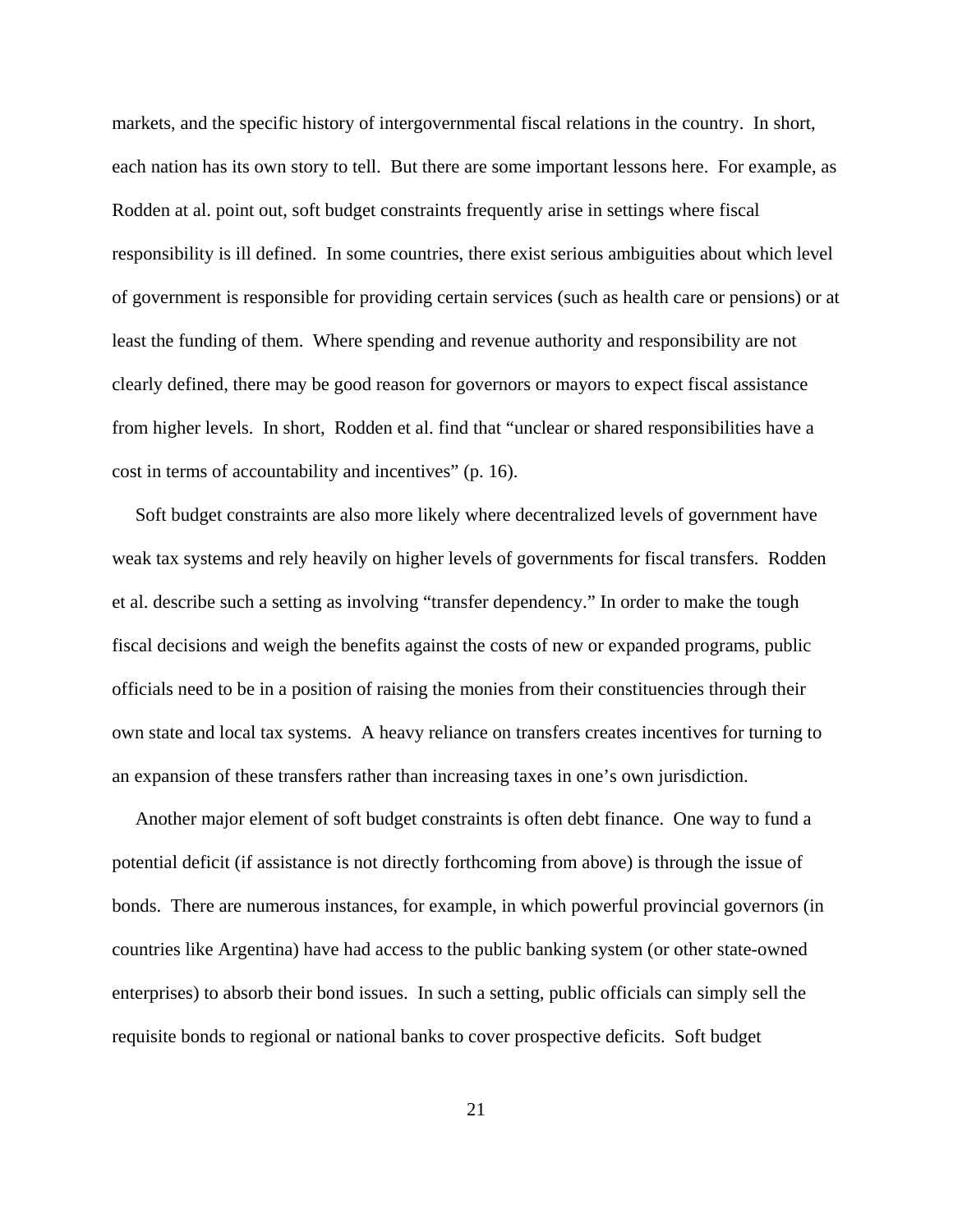constraints thus often manifest themselves both in terms of transfer dependency and a poorly functioning banking system that is subject to manipulation by public officials for funding deficits.16

 The absence of a strong and effective set of private markets constitutes a further impediment to a system of hard budget constraints. Well developed, and efficient capital markets, for example, can provide needed fiscal discipline by imposing higher borrowing costs and limiting access to credit for provincial or local governments that perform poorly. Similarly, an effective set of land markets in the presence of mobile factors of production can support sound fiscal decision-making through the capitalization of superior or poor fiscal performance (encompassing the quality of local outputs and levels of local taxation) into local property values. Thus, a strong system of private markets can itself be an important contributor toward a hardening of budget constraints.

 In addition, there is the critical matter of history and precedents. The U.S. experience is instructive in this regard. Reviewing the U.S. history with a system of relatively hard budget constraints, Robert Inman (2003) argues that the U.S. record which, since the founding of the Republic and the War of 1812, is essentially clean of any strategic bailouts, owes much to an important historical episode. In the 1840s, a wave of defaults occurred encompassing eight states and the Republic of Florida as a result of poorly conceived public investments in transportation and banking projects. The federal government explicitly rejected efforts by these

 $16$ As Wildasin (2004) discusses, there is typically an intimate relationship between intergovernmental transfers and public debt. An increase in transfers from the center may often be financed by an increase in the center's deficit so that central borrowing may effectively substitute for borrowing at decentralized levels of government.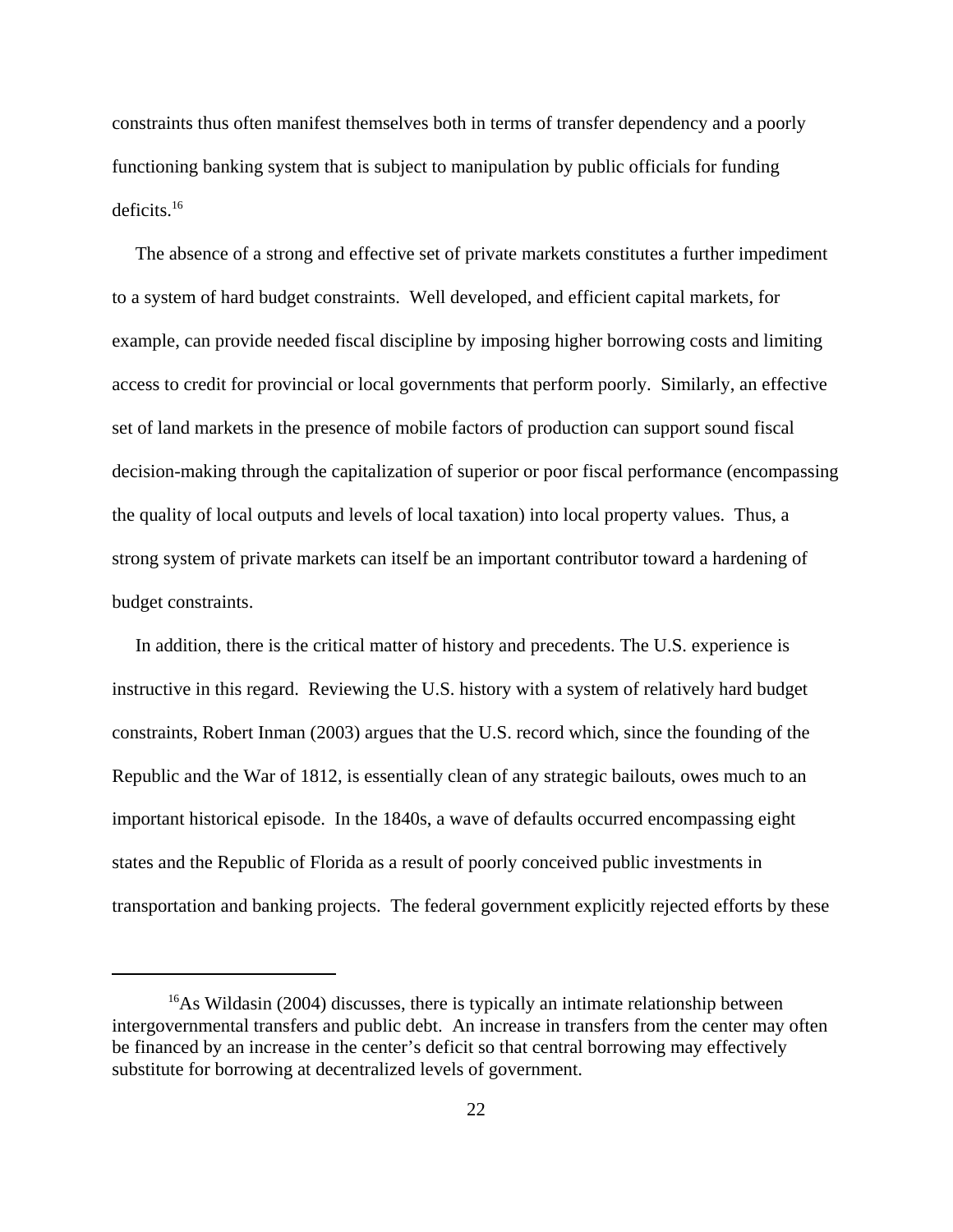states to obtain fiscal assistance. Congress said no–and this historically put an end to any real prospects for strategic fiscal bailouts. The point here is that a refusal to provide such assistance can build upon itself and create a setting where expectations of bailouts no longer have much foundation. History, in short, matters.

 At any rate, building a system of hard budget constraints is clearly a formidable (but by no means impossible) task that involves dimensions not only of the fiscal system, narrowly defined, but also of political and market structure.<sup>17</sup> This is truly a problem in "political economy." In my remaining space, I want to delve briefly into three aspects of this issue. The first is the topic of intergovernmental grants, a fundamental source of soft budget constraints. The second is the issue of political structure and fiscal responsibility. And the third is the complex interrelationship between markets, politics, and fiscal performance.

 As we have discussed, Rodden at al. (2003) identify "transfer dependency" as one of the predominant sources of soft budget constraints. This issue actually has a long history in the literature on fiscal federalism where it has been called the problem of "vertical fiscal imbalance." There is, I think, fairly general agreement that for a sound fiscal system, the various levels of government need their own sources of tax revenues. Proposals for additional spending need to be evaluated in a setting in which benefits are weighed against their costs, and having to rely on own revenues (rather than transfers) provides incentives for a more careful balancing of these

<sup>&</sup>lt;sup>17</sup>Another mechanism for the hardening of budget constraints is a system of explicit rules on fiscal behavior that introduces measures such as a balanced-budget restriction on the current account. The limitations on deficit spending and levels of public debt embodied in the Stability and Growth Pact as part of European monetary union appear to have had some impact on restraining public spending in various EMU countries (Franco et al, 2003). There is also a large literature on fiscal rules in the U.S. states that suggests that appropriately designed measures can have some effect in constraining budgetary behavior.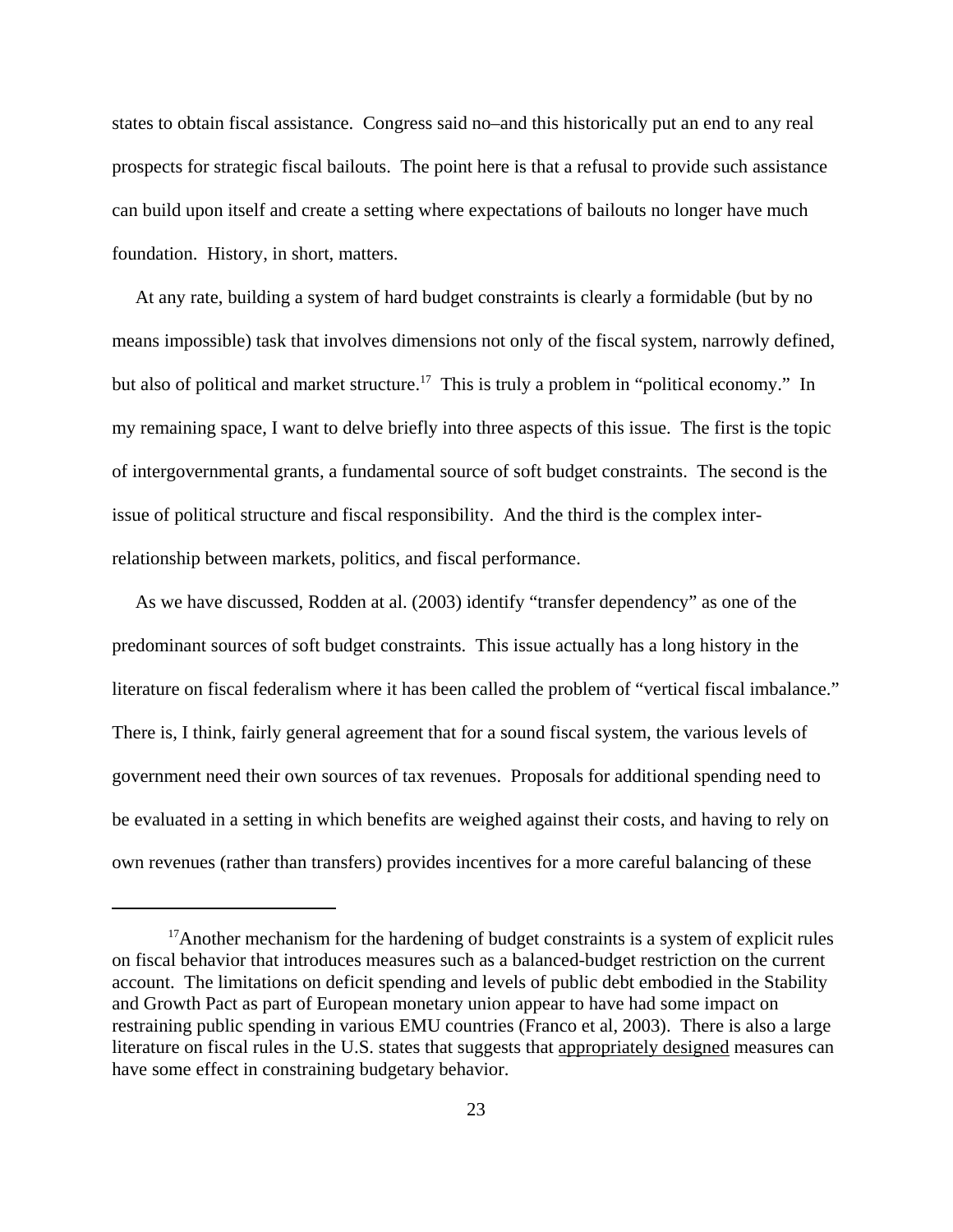two sides of the ledger. A condition of vertical fiscal imbalance (or "transfer dependency") is said to exist where own-revenue systems are weak and lower level governments rely heavily on transfers from above.

 The issue here is the extent and nature of a sensible system of intergovernmental grants. It is important to recognize at the outset that nearly all systems of multi-level government finance incorporate significant grant programs and that there is an explicit, and quite compelling, rationale for their role. Public-finance economists have traditionally seen such grants as serving two basic purposes. First, in the Pigouvian tradition, they provide a needed incentive for lower level governments to expand public outputs that have important spillover effects into other jurisdictions. The appropriate fiscal instrument here is a matching grant that serves to internalize the spillover benefits. Second, there exist major programs of fiscal equalization in most federal countries (although not at the federal level in the U.S.) that serve to transfer resources to relatively poor regions. These are typically justified on redistributive grounds or, more recently, in terms of providing a more "level playing field" for interjurisdictional competition. In addition, to these two functions, it is often pointed out that the central government may have a kind of comparative advantage in raising tax revenues. Nationwide taxes (with uniform provisions and rates), so the argument goes, have fewer distortionary effects on flows of mobile resources than do state and local taxes with differing rates, definitions of tax base, etc. Moreover, this permits a higher degree of progressivity in the tax structure, which promotes distributive objectives. There may also be some (modest) economies of scale in tax administration. So the argument here is that we can have a better overall tax system if we rely more heavily on the central government and use transfers to provide some portion of state and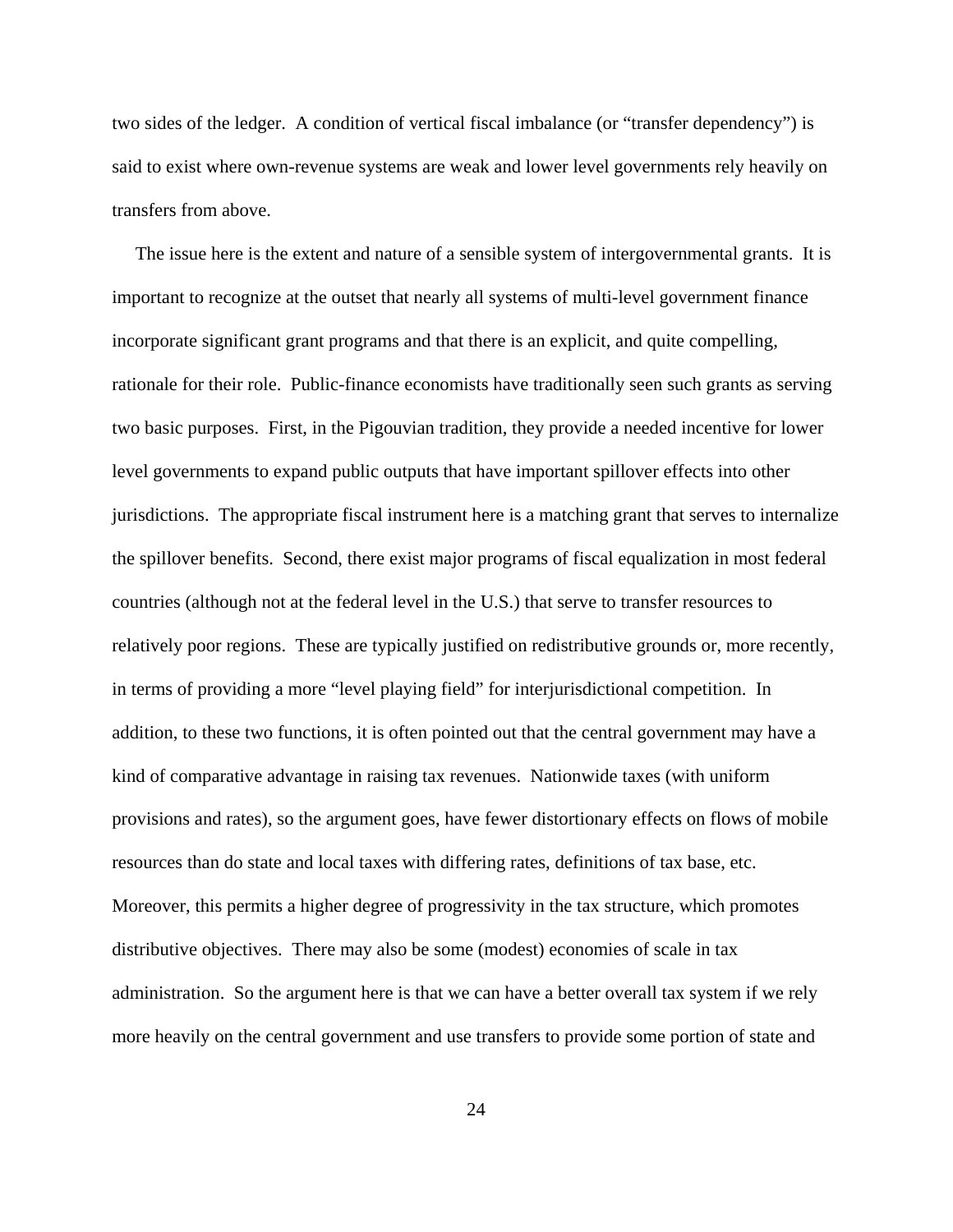local funds.

 The tough question here is whether or not an extensive system of such intergovernmental transfers is consistent with a fiscal structure with hard budget constraints that encourages efficient fiscal decisions. This is not an easy question to answer. Let me consider first the case against intergovernmental transfers. We have already seen the concern raised by Rodden et al. and others that such transfers can easily become an instrument that governments abuse in the pursuit of fiscal bailouts. In addition, there is some troubling evidence that intergovernmental grants often do not function as the normative theory would have them do, even in the context of a system of relatively hard budget constraints. Studies in the U.S., for example, suggest that where such transfers presumably have a role in internalizing interjurisdictional spillover effects, they have not done so very effectively. The design of many of these programs runs counter to this objective (Oates 2004). For example, for many years, the federal matching grants for interstate highway construction (a major grant program) involved a cost-sharing formula under which the federal government's share was 90 percent of construction costs. Such a federal matching share surely far overstates the fraction of benefits accruing to other states. Moreover, most federal matching-grant programs (in the U.S. at least) have had "caps" at fairly modest levels of expenditure. Once the cap is reached, federal cost-sharing ceases, and there is no incentive at the margin for any expansion of the program. More generally, Inman (1988), in a study of U.S. federal grant programs to state and local governments, found that the basic economic objectives of efficiency and equity do not take us very far in explaining the actual structure and functioning of the federal grant system. He had much more success in explaining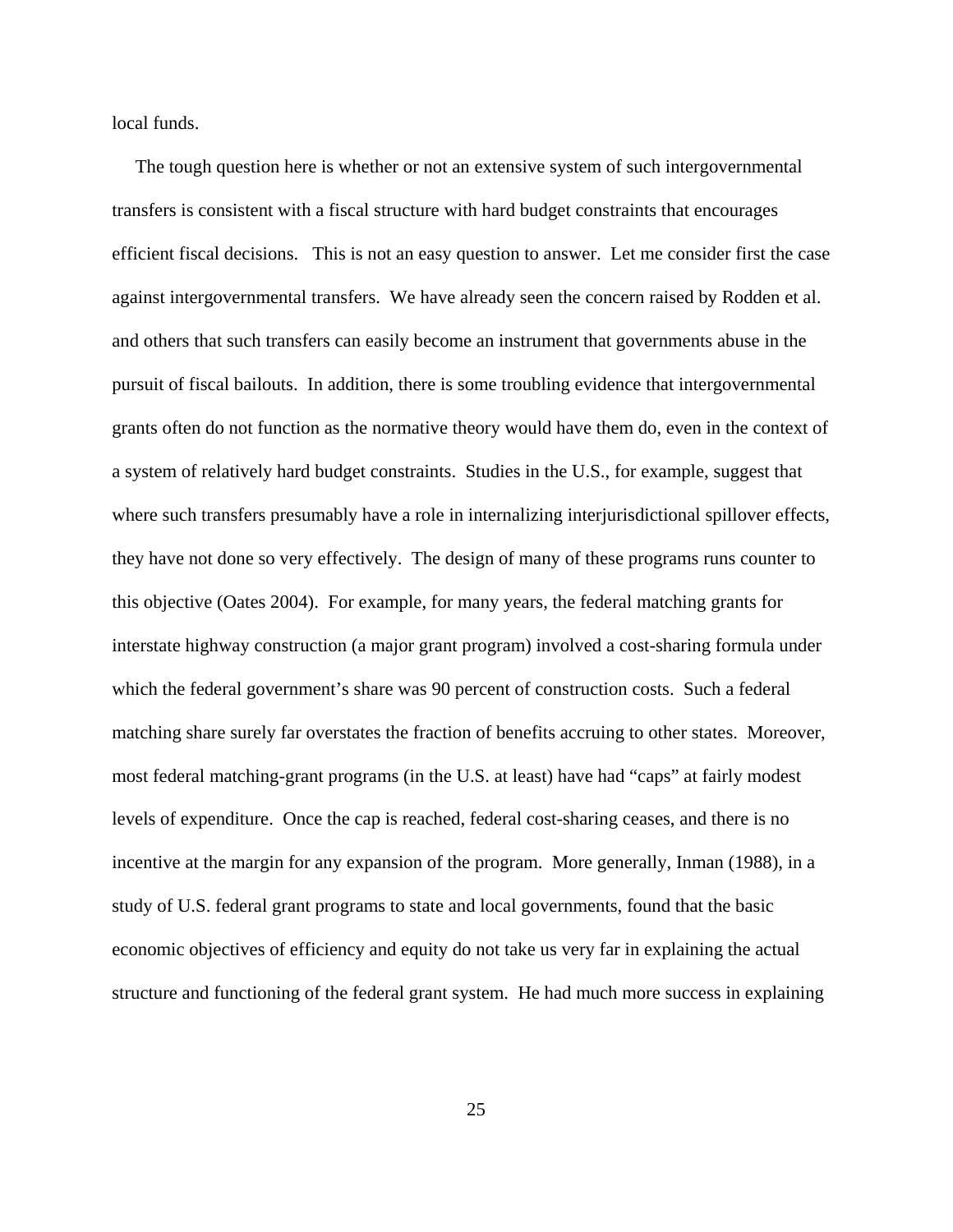(econometrically) the pattern of grant allocations using a model of political influence.18

 As we have noted, another basic role for intergovernmental transfers is fiscal equalization. In many federal countries like Canada, Australia, and Germany, there are major programs to transfer resources from more wealthy jurisdictions to those with relatively small tax bases (and, perhaps, high fiscal need). But these programs too can have perverse and unintended consequences. In an intriguing recent study, Fabio Padovano (forthcoming) looks at the process of income convergence among regions, where he contrasts the experience of the U.S., a country with essentially no fiscal equalization by the federal government, with that of Italy, where there have been large fiscal transfers from the wealthy North to the South. Padovano finds that in the U.S. the process of income convergence has proceeded expeditiously as economic theory would predict with a movement of industry and employment to relatively low-wage areas and a consequent narrowing of interregional income differentials over time. This process of income convergence has not happened in Italy. Padovano argues that this is largely the result of the transfer system which has muted the incentives for the factor movements that generate convergence.<sup>19</sup>

 While a more systematic and comprehensive review of the experience with intergovernmental transfers goes beyond the scope of this paper, there is surely enough here to suggest that these grant systems have often not been designed properly, frequently have not functioned very well, and in some cases have had perverse, if unintended, consequences. The case against grants,

<sup>18</sup>See also Shama Gamkhar (2002).

<sup>&</sup>lt;sup>19</sup>Likewise, Ronald McKinnon (1997) and McKinnon and Thomas Nechyba (1997) have suggested that fiscal equalization has, in several countries, impeded the standard process of "equalization through competition."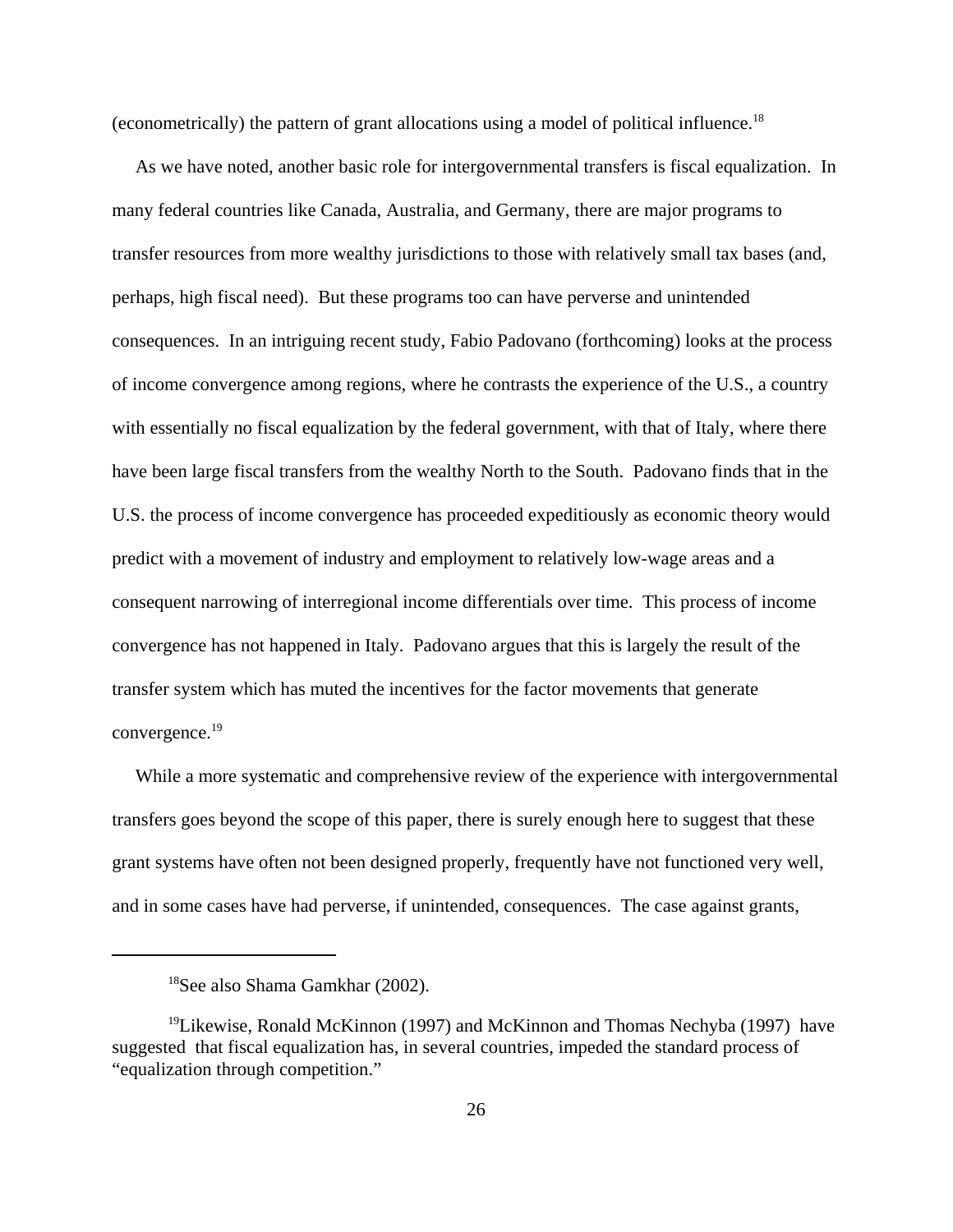based on their actual use, is not easily dismissed.

 At the same time, I am reluctant to throw out intergovernmental transfers as simply a bad idea in practice. They have an important *raison d'etre,* and there are ways to address their ills. Moreover, they are firmly entrenched; we probably are destined to live with them, whether we want to or not. The issue is how to make them work better. The two key matters here are those of proper design and proper use. In terms of design, they must provide a set of incentives consistent with their objectives. Most notably, they must not encourage poor fiscal practices. As one example, Rodden et al. (2003) point out that the mandated German formula for fiscal equalization makes it clear to the smaller and poorer states that poor fiscal performance will be rewarded with increased transfers (p. 443). This is obviously a recipe for undermining fiscal discipline. In practice, moreover, a grant system needs to be transparent and predictable. There needs to be a well understood set of rules such that the system cannot be "gamed" to one's own advantage. This may well involve limiting the discretion of the central government in the distribution of funds so as to preclude political manipulation of grant distributions. This is obviously a topic for an extended treatment in its own right. The design and operation of an effective system of intergovernmental grants ranks, in my view, right at the top of the research agenda in fiscal federalism.

 A second issue on which I want to comment briefly is the intimate relationship between fiscal behavior and politics. The fiscal system is embedded in a larger political system, and the way in which fiscal decentralization works clearly depends on political, as well as fiscal, institutions. This has been the subject both of some important theoretical and empirical work. I mentioned earlier the papers by Lockwood (2002) and Besley and Coate (2003) in which central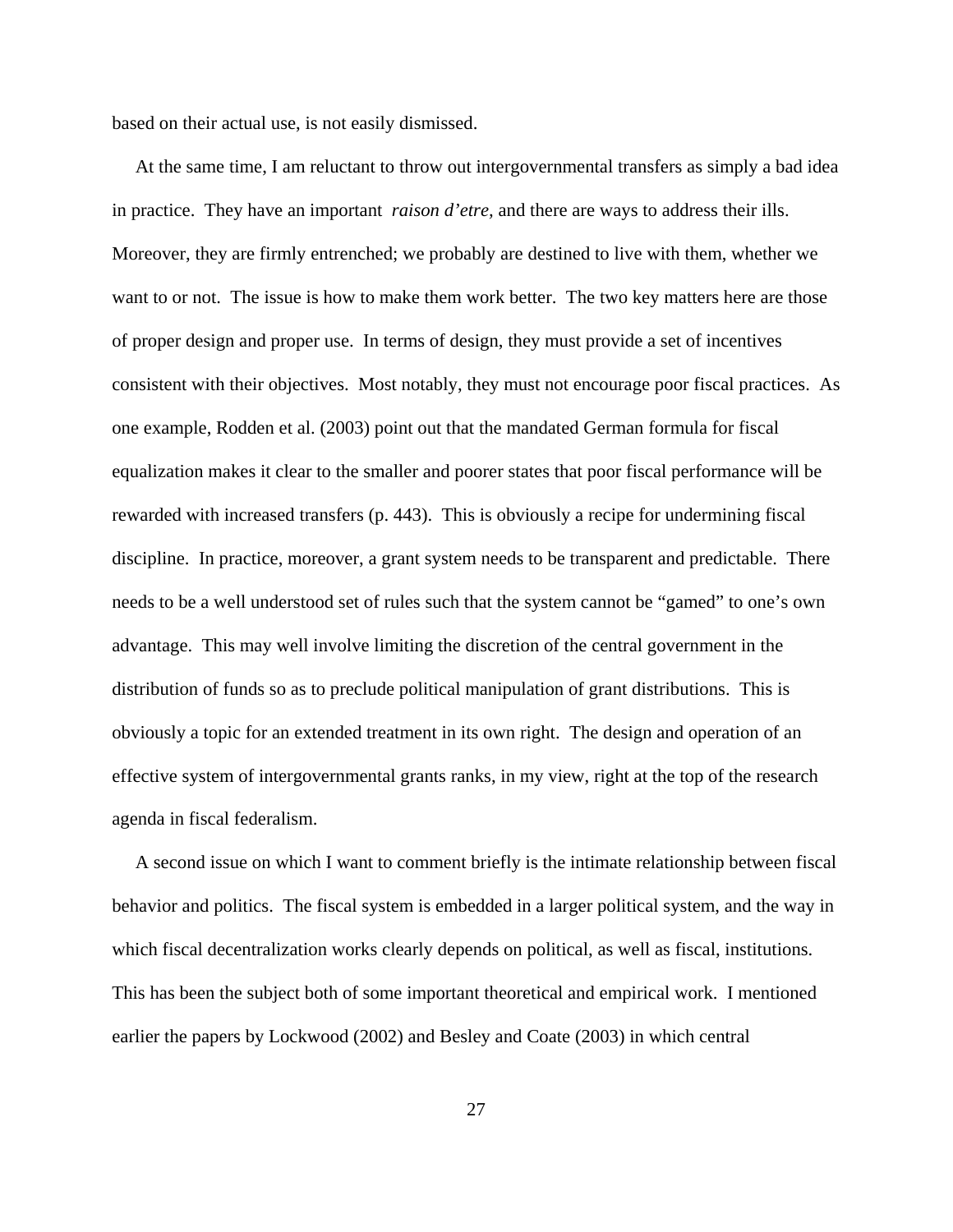legislatures, composed of locally elected representatives, determine the vector of local public outputs described in equation (1). Depending on how the legislature behaves (e.g., a minimumwinning coalition or a "cooperative" outcome), the pattern of local outputs will exhibit different sorts of distortions. Paul Seabright (1996) has taken a somewhat different tack in a model in which an incumbent central government determines the vector of local outputs in such a way as to maximize the probability of its re-election. The crucial variable for each local jurisdiction in this approach is the probability that the jurisdiction is decisive (or "pivotal") in determining the election of the central government. Localities for which this probability is relatively high obviously tend to get more favorable treatment in terms of relatively high levels of local public outputs. These are simply a few examples of a larger body of ongoing theoretical work in which we find that local fiscal outcomes depend in crucial ways on how the political system works.

 The critical role of political structure also comes through clearly in recent empirical work. In the illuminating collection of country studies to which I have made frequent reference, Rodden et al. (2003) find that certain properties or characteristics of the political system have profound implications for the presence or absence of hard budget constraints for decentralized levels of government. Most notably, they find that in countries, where the central legislature is itself a loose coalition of regional interests, budget constraints tend to be relatively soft with sometimes devastating results (as in the cases of Argentina and Brazil). In such a setting, fiscal outcomes have sometimes been the result of extensive logrolling behavior among regional interests that result in fiscal bailouts for decentralized authorities. This work leads to the rather paradoxical and ironical finding that for fiscal decentralization to function effectively, there is a real need for a strong central government with a sufficient presence to be able to resist opportunistic moves by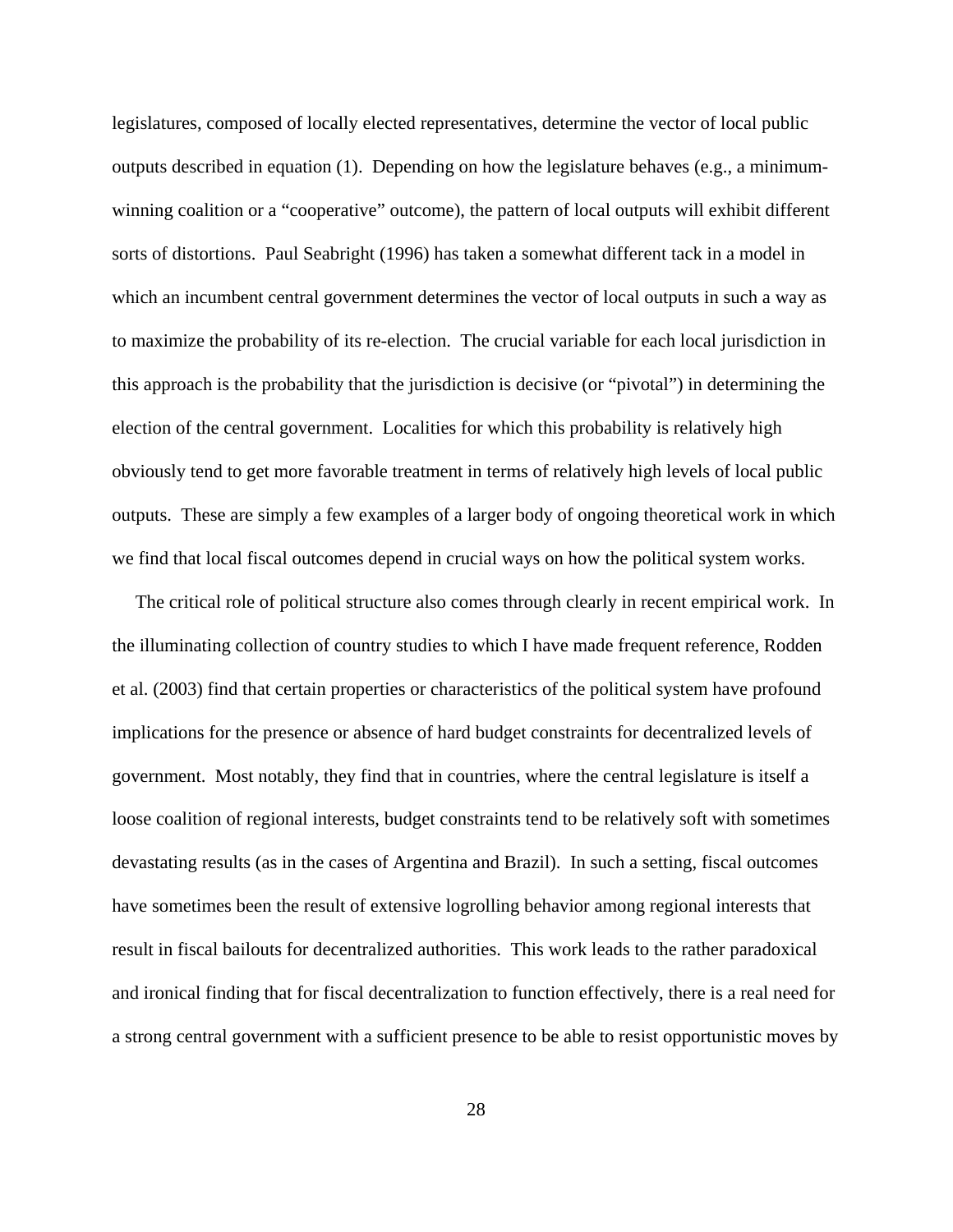provincial and local interests. A weak center, in short, is often an integral part of a fiscal system with soft budget constraints and poor performance.

 My third, and final, topic is the even bigger picture that brings together the whole constellation of fiscal structure, the political system, and market institutions. The general point here is that, in the end, fiscal performance emerges from this larger system. Barry Weingast and his co-authors have stressed the fundamental interdependence of the private and public sectors in their work and have been able to tie various elements together in terms of what they call "market-preserving federalism."<sup>20</sup> On the one hand, an effective system of markets requires a supportive political and fiscal environment. One of the basic threats to efficient markets is the encroachment of powerful political interests. "Preserving markets requires that the state be effective yet limited" (Qian and Weingast, pp. 83-4). On the other hand, efficient markets contribute to hard budget constraints and improved fiscal performance. From the Weingast et al. perspective, this crucial interdependence is best addressed in terms of a decentralized public sector in which regulatory and fiscal powers are diffused among state and local entities. Competition among these decentralized authorities restricts their capacity to intrude on the efficient operation of markets. Efficient markets, in turn, constrain the fiscal activities of publicsector agents. As we noted earlier, in a setting with mobile factors and relatively efficient land and credit markets, poor fiscal performance will penalize a jurisdiction through restricting local government access to credit markets, raising the interest rates on local public debt, and through the capitalization of the poor quality of local outputs and high taxes into local property values.

<sup>&</sup>lt;sup>20</sup>See, for example, Weingast (1995), Qian and Weingast (1997), McKinnon (1997), and Weingast (forthcoming).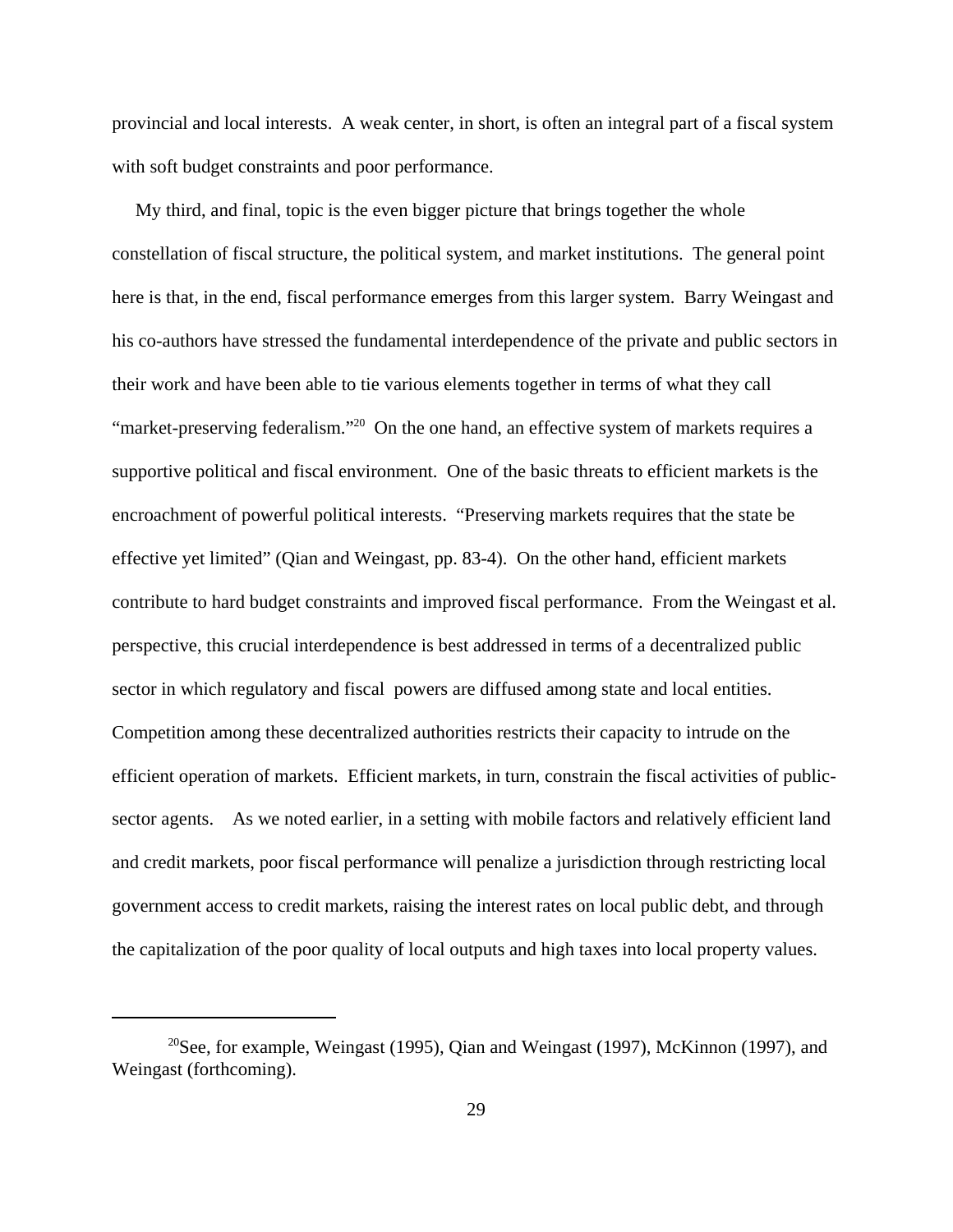There is thus a kind of mutual reinforcement between markets and fiscal decentralization that enhances the performance of both the private and public sectors of the economy and that gives them a "self-enforcing" character. Weingast (1995) suggests that we can find historical examples of such systems in  $18<sup>th</sup>$  century England and in the United States in the  $19<sup>th</sup>$  century.

 The essence of such systems is a combination of fiscal and market institutions that provides a set of incentives to individual agents for efficient behavior. A relatively decentralized public sector, characterized by competition among jurisdictions in a setting of a common market without barriers to trade, can provide a powerful inducement for public decision-makers to behave in ways that promote the welfare of their constituencies and sustain the efficient performance of private markets.

 There is, however, no detailed, universal blueprint for the optimal system. As we have seen, the construction of a viable and efficient structure involves a delicate balancing act. A selfsustaining system must, on the one hand, be sufficiently decentralized to promote competition among jurisdictions and to limit the capacity of the center to undermine the efficient operation of markets. At the same time, however, the central government must be strong enough to resist credibly moves by decentralized agents to raid the commons. The right balance is likely to vary somewhat from nation to nation depending on the particular history and character of the country.21 The political economy of fiscal decentralization is thus a very complicated and

<sup>&</sup>lt;sup>21</sup>In their illuminating study of fiscal decentralization in Canada, Richard Bird and Almos Tassonyi (2003) argue that an objective examination of fiscal structure suggests that Canadian provinces should have relatively soft budget constraints. Yet provincial fiscal behavior has not been characterized by opportunistic raiding of the commons. They suggest that this is largely the result of a political system that limits provincial influence in the central legislature and of strong markets. In addition, they note that national temperament may itself be important. They contend that "...generally prudent fiscal behavior has become an institutionalized norm in Canada, in part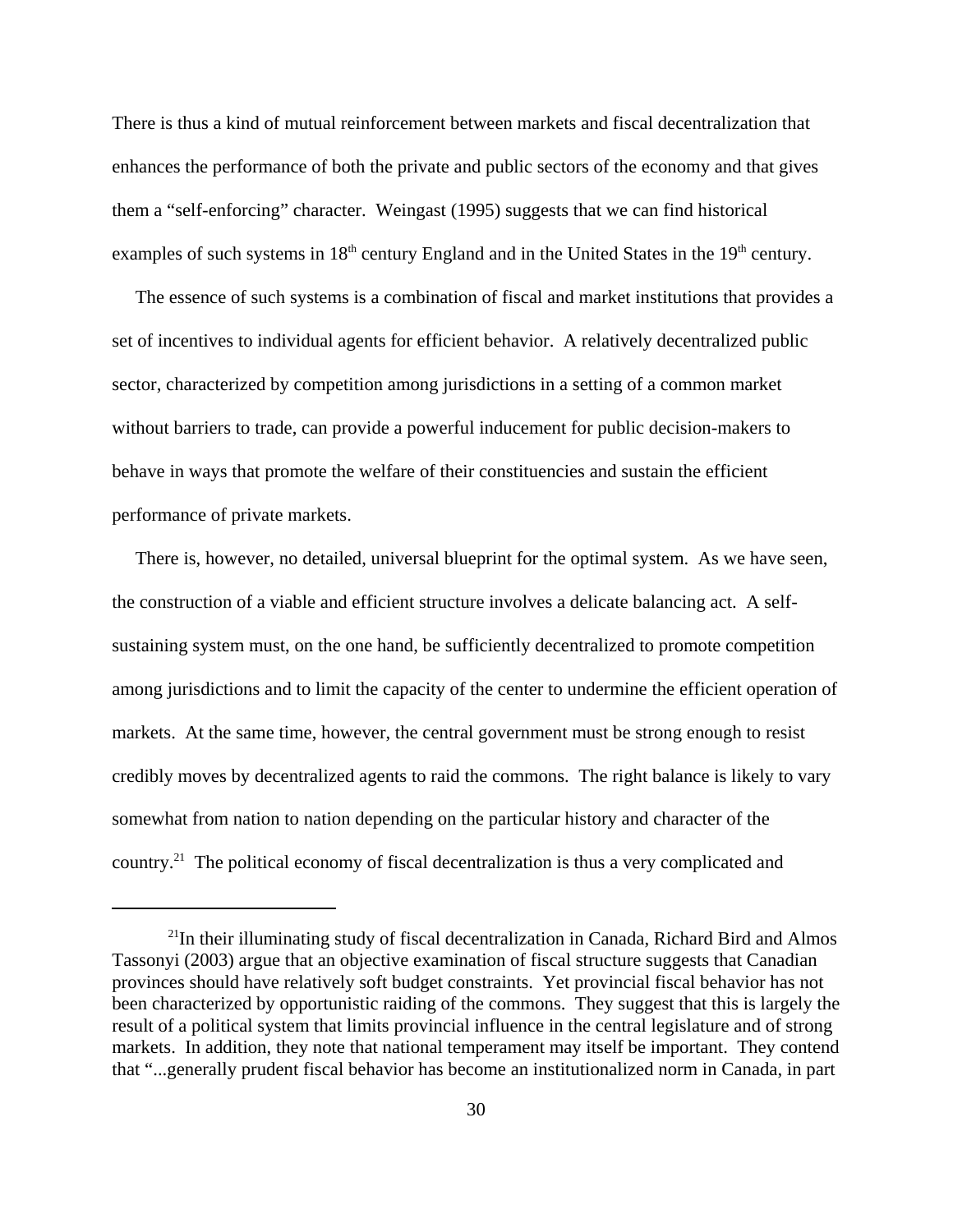challenging issue. As Wildasin (2004) indicates, it offers us a rich research agenda with a potentially enormous payoff.

because fiscal profligacy...has not proven an effective long-run electoral strategy" (p. 113)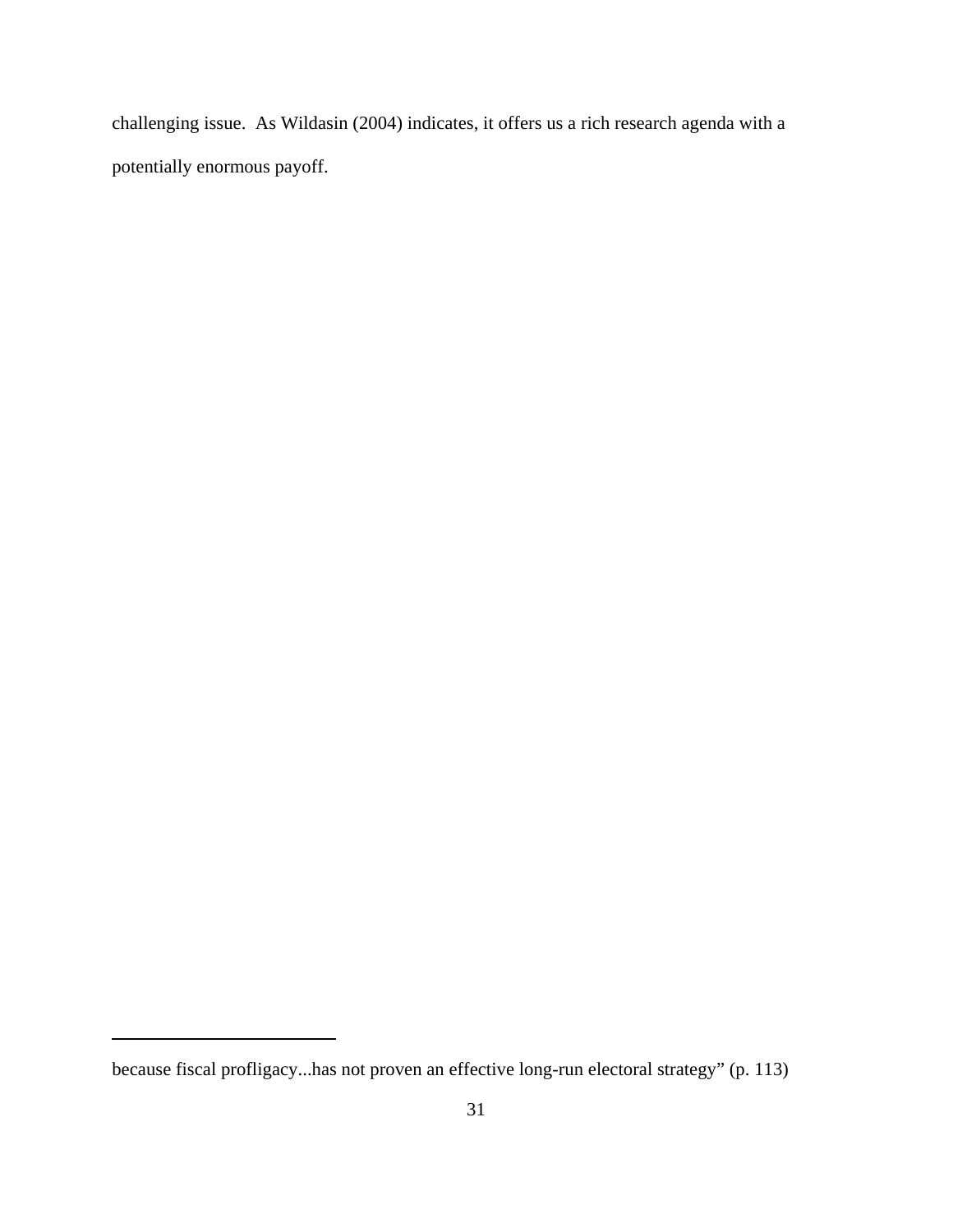### References

- Barzel, Yoram. 1969. "Two Propositions on the Optimum Level of Producing Collective Goods." *Public Choice* 6 (Spring): 31-37.
- Besley, Timothy, and Stephen Coate. 2003. "Centralized versus Decentralized Provision of Local Public Goods: A Political Economy Approach." *Journal of Public Economics* 87: 2611-2637.
- Bird, Richard M., and Almos Tassonyi. 2003. "Constraining Subnational Behavior in Canada: Different Approaches, Similar Results? In *Fiscal Decentralization and the Challenge of Hard Budget Constraints*, eds. J. Rodden et al. Cambridge, MA: MIT Press: 85-132.
- Boadway, Robin, and Frank Flatters. 1982. "Efficiency and Equalization Payments in a Federal System of Government: A Synthesis and Extension of Recent Results." *Canadian Journal of Economics* 14 (November): 613-633.
- Bradford, David F., and Wallace E. Oates. 1974. "Suburban Exploitation of Central Cities and Governmental Structure." In *Redistribution Through Public Choice*, eds. H. Hochman and G. Peterson. New York: Columbia University Press: 43-90.
- Breton, Albert, and Pierre Salmon. Forthcoming. "France: Forces Shaping Centralization and Decentralization in Environmental Policymaking." In *Environmental Governance and Decentralization: Country Studies*, eds. Albert Breton et al.
- Brueckner, Jan K. 2004. "Fiscal Decentralization with Distortionary Taxation: Tiebout vs. Tax Competition." *International Tax and Public Finance* 11: 133-153.
- Buchanan, James, and Richard Wagner. 1970. "An Efficiency Basis for Federal Fiscal Equalization." In *The Analysis of Public Output*, ed. Julius Margolis. New York: Columbia University Press: 139-158.
- Cremer, Jacques, Antonio Estache, and Paul Seabright. 1996. "Decentralizing Public Services: What Can We Learn from the Theory of the Firm?" *Revue d'Economie Politique* 106 (Jan.-Feb.): 37-60.
- Dinan, Terry M., Maureen L. Cropper, and Paul R. Portney. 1999. "Environmental Federalism: Welfare Losses from Uniform National Drinking Water Standards." In *Environmental and Public Economics.* Cheltenham, U.K.: Edward Elgar: 13-31.
- Flatters, Frank, J. Vernon Henderson, and Peter Mieszkowski. 1974. "Public Goods, Efficiency, and Regional Fiscal Equalization." *Journal of Public Economics* 3: 99-112.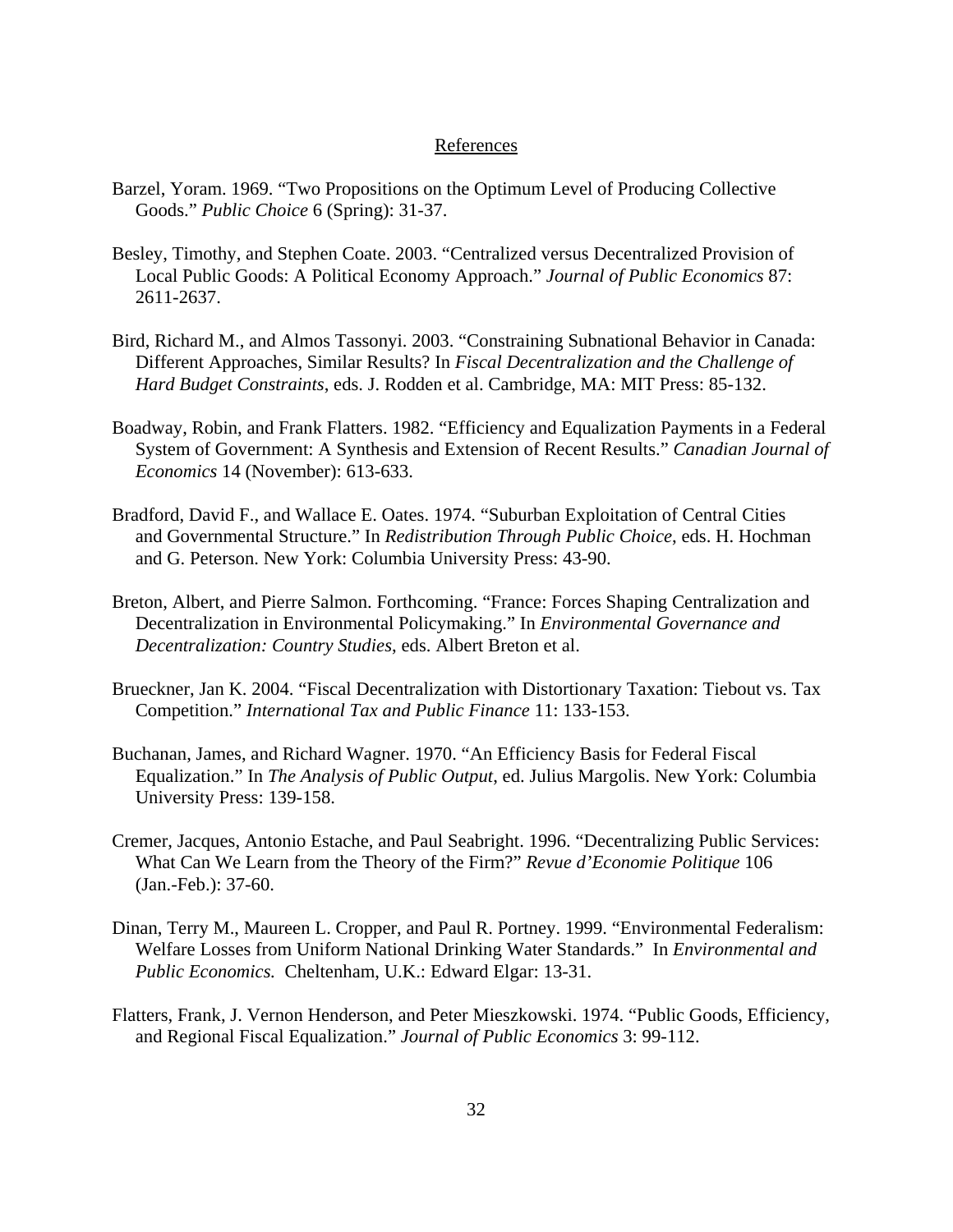- Franco, Daniele, Fabrizio Balassone, and Maura Francese. 2003. "Fiscal Policy in Europe: The Role of Fiscal Rules." *National Tax Association Proceedings, Ninety-Fifth Annual Conference, 2002.* Washington, D.C.: National Tax Association: 7-17.
- Gamkhar, Shama. 2002. *Federal Intergovernmental Grants and the States: Managing Devolution.* Cheltenham, U.K.: Edward Elgar.
- Goodspeed, Timothy J. 2002. "Bailouts in a Federation." *International Tax and Public Finance* 9: 409-421.
- Inman, Robert P. 1988. "Federal Assistance and Local Services in the United States: The Evolution of a New Federalist Fiscal Order." In *Fiscal Federalism: Quantitative Studies,* Ed. Harvey Rosen. Chicago: University of Chicago Press: 33-74.
	- \_\_\_\_\_. 2003. "Transfers and Bailouts: Enforcing Local Fiscal Discipline with Lessons from U.S. Federalism." In *Fiscal Decentralization and the Challenge of Hard Budget Constraints*, eds. J. Rodden et al. Cambridge, MA: MIT Press: 35-83.
- Janeba, Eckhard, and John D. Wilson. 2003. "Optimal Fiscal Federalism in the Presence of Tax Competition." unpublished paper.
- Kornai, Janos. 1979. "Resource-Constrained Versus Demand-Constrained Systems." *Econometrica 47* (No. 4): 801-819.
- \_\_\_\_\_. 1980. *Economics of Shortage*. Amsterdam: North-Holland.
- Kornai, Janos, Eric Maskin, and Gerard Roland. 2003. "Understanding the Soft Budget Constraint." *Journal of Economic Literature* 41 (December): 1095-1136.
- Lockwood, Ben. 1999. "Inter-Regional Insurance." *Journal of Public Economics* 72 (April): 1-37.
- \_\_\_\_\_. 2002. "Distributive Politics and the Costs of Centralization." *Review of Economic Studies* 69: 313-337.
- McKinnon, Ronald I. 1997. "Market-Preserving Federalism in the American Monetary Union." In *Macroeconomic Dimensions of Public Finance: Essays in Honor of Vito Tanzi*, eds., M. Blejer and T. Ter-Minassian. London: Routledge: 73-93.
- McKinnon, Ronald I., and Thomas Nechyba. 1997. "Competition in Federal Systems: The Role Of Political and Financial Constraints." In *The New Federalism: Can the States be Trusted?* eds. John Ferejohn and Barry R. Weingast. Stanford: Hoover Institution Press: 3-61.
- McLure, Charles. 1967. "The Interstate Exporting of State and Local Taxes: Estimates for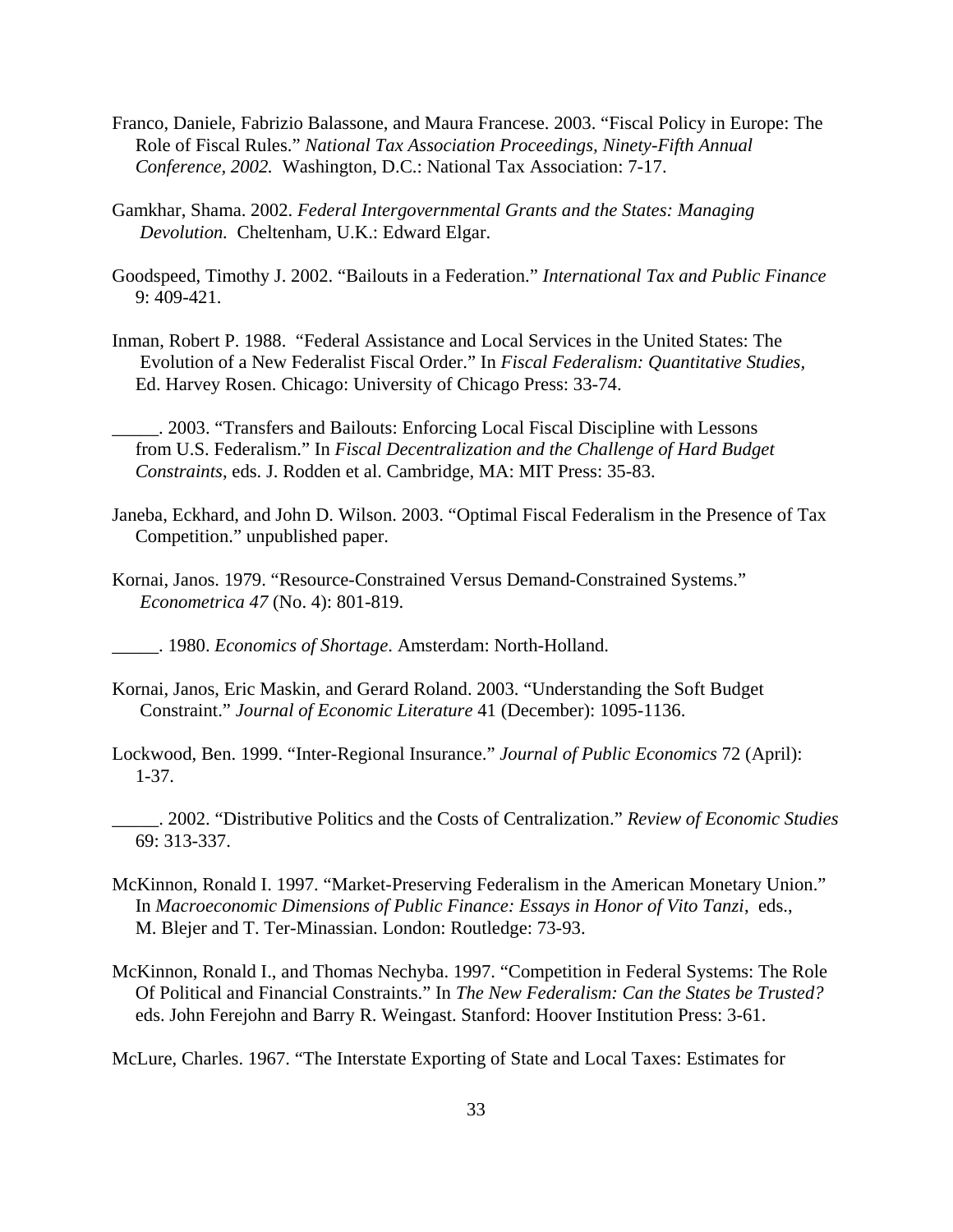1962."

*National Tax Journal* 20 (March): 49-77.

\_\_\_\_\_. 1969. "The Inter-Regional Incidence of General Regional Taxes." *Public Finance* 24: 457-483.

Oates, Wallace E. 1972. *Fiscal Federalism*. New York: Harcourt Brace Jovanovich.

\_\_\_\_\_. 1996. "Estimating the Demand for Public Goods: The Collective Choice and Contingent Valuation Approaches." In *The Contingent Valuation of Environmental Resources*, eds. D. Bjornstad and J. Kahn. Aldershot, U.K.: Edward Elgar: 211-230.

\_\_\_\_\_. 1997. "On the Welfare Gains from Fiscal Decentralization." *Journal of Public Finance and Public Choice* 2-3: 83-92.

\_\_\_\_\_. 2002. "The Arsenic Rule: A Case for Decentralized Standard Setting? *Resources* 147 (Spring): 16-18.

\_\_\_\_\_. 2004. "Fiscal Structure in the Federal System." In *Management Policies in Local Government Finance (Fifth Edition)*, eds. J. Richard Aronson and Eli Schwartz. Washington, D.C.: International City/County Management Association: 39-60.

\_\_\_\_\_. 2005. "Toward a Second-Generation Theory of Fiscal Federalism."*International Tax and Public Finance* 12 (August): 349-374.

\_\_\_\_\_. 2006. "The Many Faces of the Tiebout Model." In *The Tiebout Model at Fifty*, ed. William A. Fischel. Cambridge, MA: Lincoln Institute of Land Policy: 21-45.

Padovano, Fabio. forthcoming. *The Politics and Economics of Regional Transfers: Decentralization, Interregional Redistribution, and Income Convergence.* Cheltenham, UK: Edward Elgar.

Qian, Yingyi, and Gerard Roland. 1998. "Federalism and the Soft Budget Constraint." *American Economic Review* 88 (December): 1143-1162.

Qian, Yingyi, and Barry R. Weingast. 1997. "Federalism as a Commitment to Preserving Market Incentives." *Journal of Economic Perspectives* 11 (Fall): 83-92.

Prud'homme, Remy. 1995. "The Dangers of Decentralization." *World Bank Research Observer* 10: 201-220.

Rodden, Jonathan A., Gunnar S. Eskeland, and Jennie Litvack. 2003. *Fiscal Decentralization and the Challenge of Hard Budget Constraints*. Cambridge, MA: MIT Press.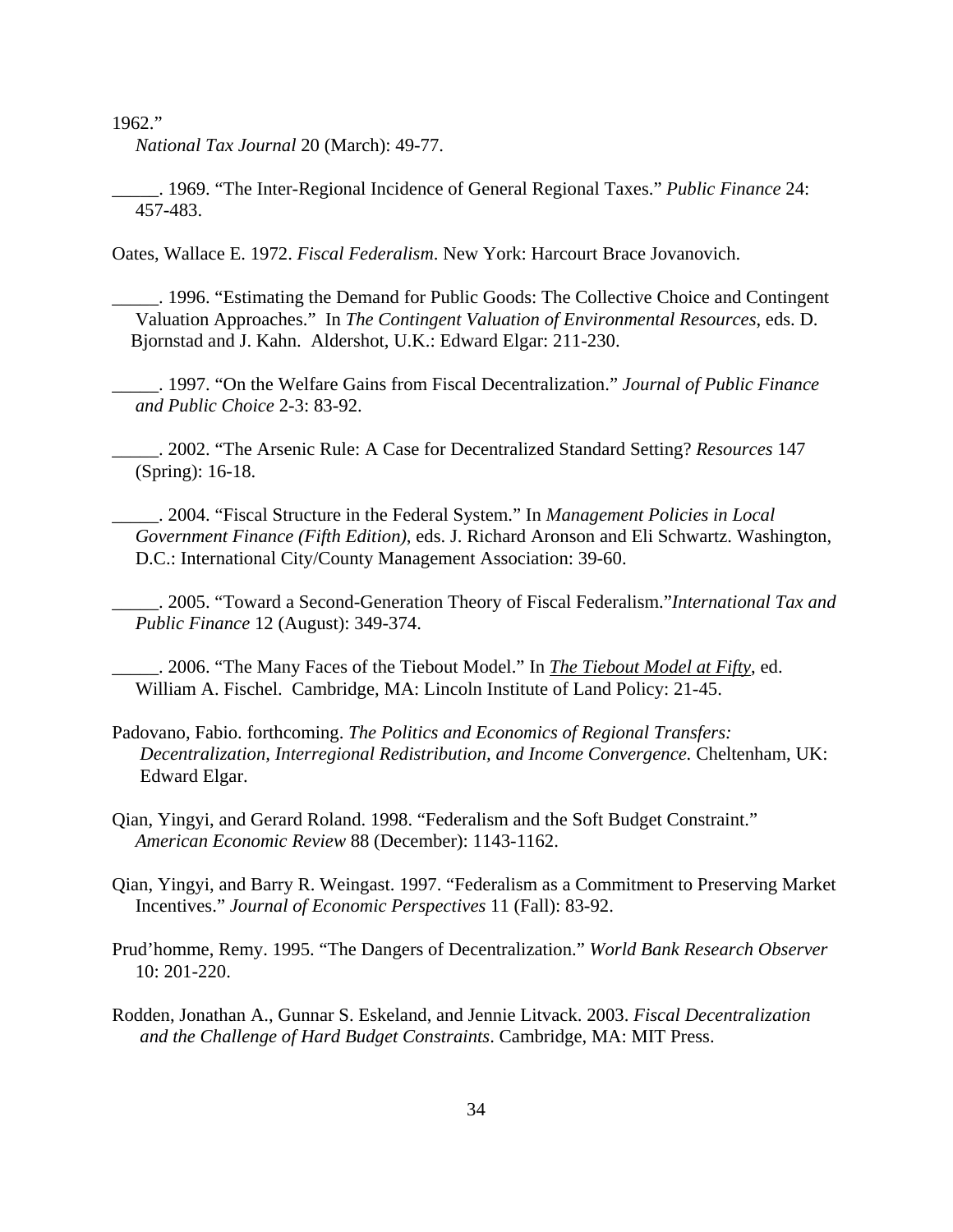- Rubinfeld, Daniel L. 1987. "The Economics of the Local Public Sector." In *Handbook of Public Economics, Vol. 2.* eds. Alan Auerbach and Martin Feldstein. Amsterdam: North Holland: 571-645.
- Seabright, Paul. 1996. "Accountability and Decentralization in Government: An Incomplete Contracts Model." *European Economic Review* 40: 61-89.
- Tanzi Vito. 1996. "Fiscal Federalism and Decentralization: A Review of Some Efficiency and Macroeconomic Aspects." In *Annual World Bank Conference on Development Economics*, *1995*. Washington, D.C.: World Bank.

Tiebout, Charles M. 1956. "A Pure Theory of Local Expenditures." *Journal of Political Economy* 64 (October): 416-424.

- U.S. Congressional Budget Office. 1997. *Federalism and Environmental Protection: Case Studies for Drinking Water and Ground-Level Ozone.* Washington, D.C.: U.S. Government Printing Office.
- Weingast, Barry R. 1995. "The Economic Role of Political Institutions: Market-Preserving Federalism and Economic Development." *Journal of Law, Economics and Organization* 11 (April)*: 1-31.*
- *\_\_\_\_\_.* Forthcoming. "The Performance and Stability of Federalism: An Institutional Perspective" In *Handbook of the New Institutional Economics*, eds. Claude Menard and Mary Shirley. Kluwer Academic Press.
- Wildasin, David E. 1997. "Externalities and Bailouts: Hard and Soft Budget Constraints in Intergovernmental Fiscal Relations." Unpublished paper.
	- \_\_\_\_\_. 2004. "The Institutions of Federalism: Toward and Analytical Framework." *National Tax Journal* 57 (June): 247-272.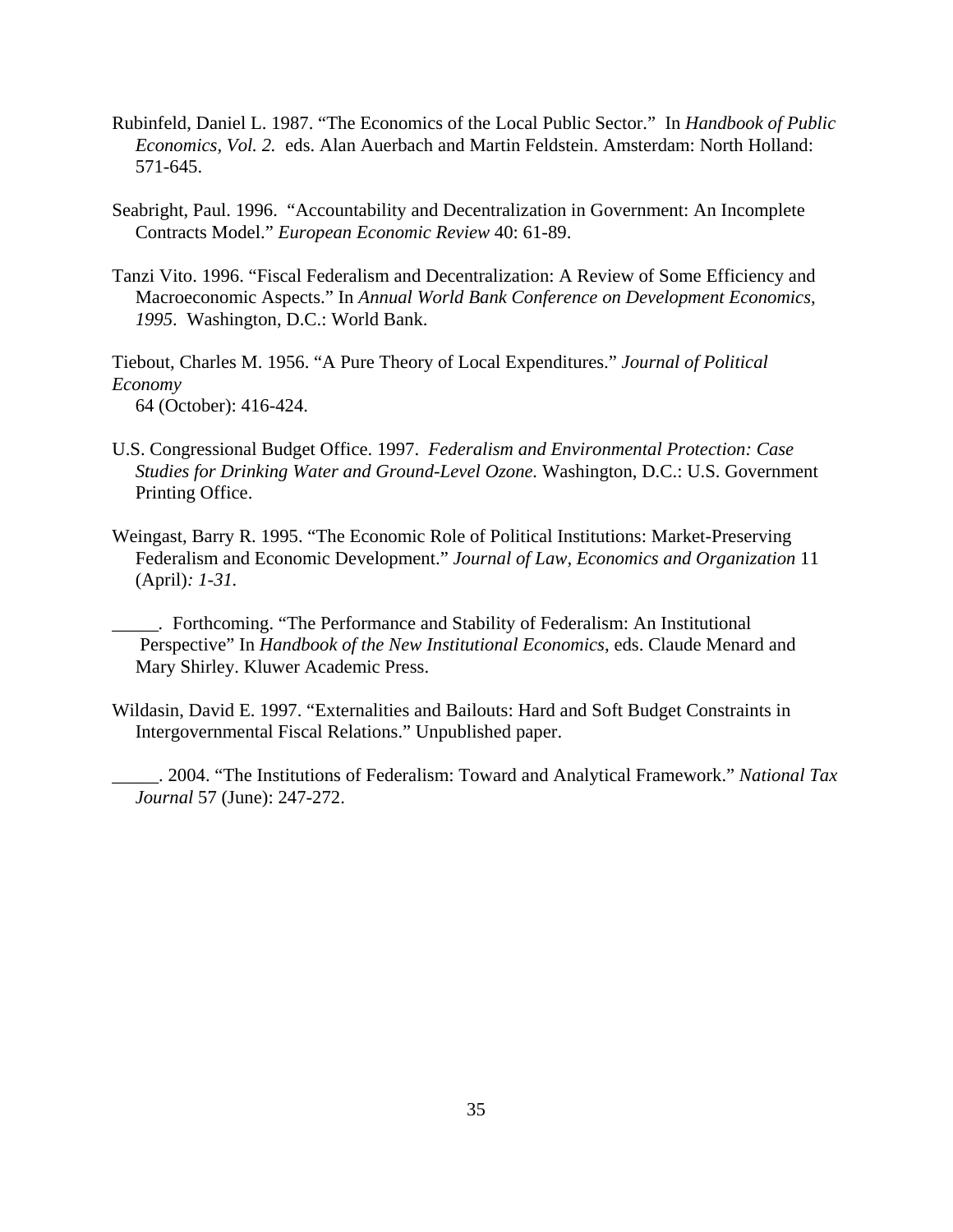# **The IFIR Working Papers Series**

Other titles in the series:

No. 2005-01: "MSA Location and the Impact of State Taxes on Employment and Population: A Comparison of Border and Interior MSA's," William H. Hoyt and J. William Harden.

No. 2005-02: "Estimating the Effect of Elite Communications on Public Opinion Using Instrumental Variables," Matthew Gabel and Kenneth Scheve.

No. 2005-03: "The Dynamics of Municipal Fiscal Adjustment," Thiess Buettner and David E. Wildasin.

No. 2005-04: "National Party Politics and Supranational Politics in the European Union: New Evidence from the European Parliament," Clifford J. Carrubba, Matthew Gabel, Lacey Murrah, Ryan Clough, Elizabeth Montgomery and Rebecca Schambach.

No. 2005-05: "Fiscal Competition," David E. Wildasin.

No. 2005-06: "Do Governments Sway European Court of Justice Decision-making?: Evidence from Government Court Briefs," Clifford J. Carrubba and Matthew Gabel.

No. 2005-07: "The Assignment and Division of the Tax Base in a System of Hierarchical Governments," William H. Hoyt.

No. 2005-08: "Global Competition for Mobile Resources: Implications for Equity, Efficiency, and Political Economy," David E. Wildasin.

No. 2006-01: "State Government Cash and In-kind Benefits: Intergovernmental Fiscal Transfers and Cross-Program Substitution," James Marton and David E. Wildasin.

No. 2006-02: "Decentralization and Electoral Accountability: Incentives, Separation, and Voter Welfare," Jean Hindriks and Ben Lockwood.

No. 2006-03: "Bureaucratic Advice and Political Governance," Robin Boadway and Motohiro Sato.

No. 2006-04: "A Theory of Vertical Fiscal Imbalance," Robin Boadway and Jean-Francois Tremblay.

No. 2006-05: "On the Theory and Practice of Fiscal Decentralization," Wallace E. Oates.